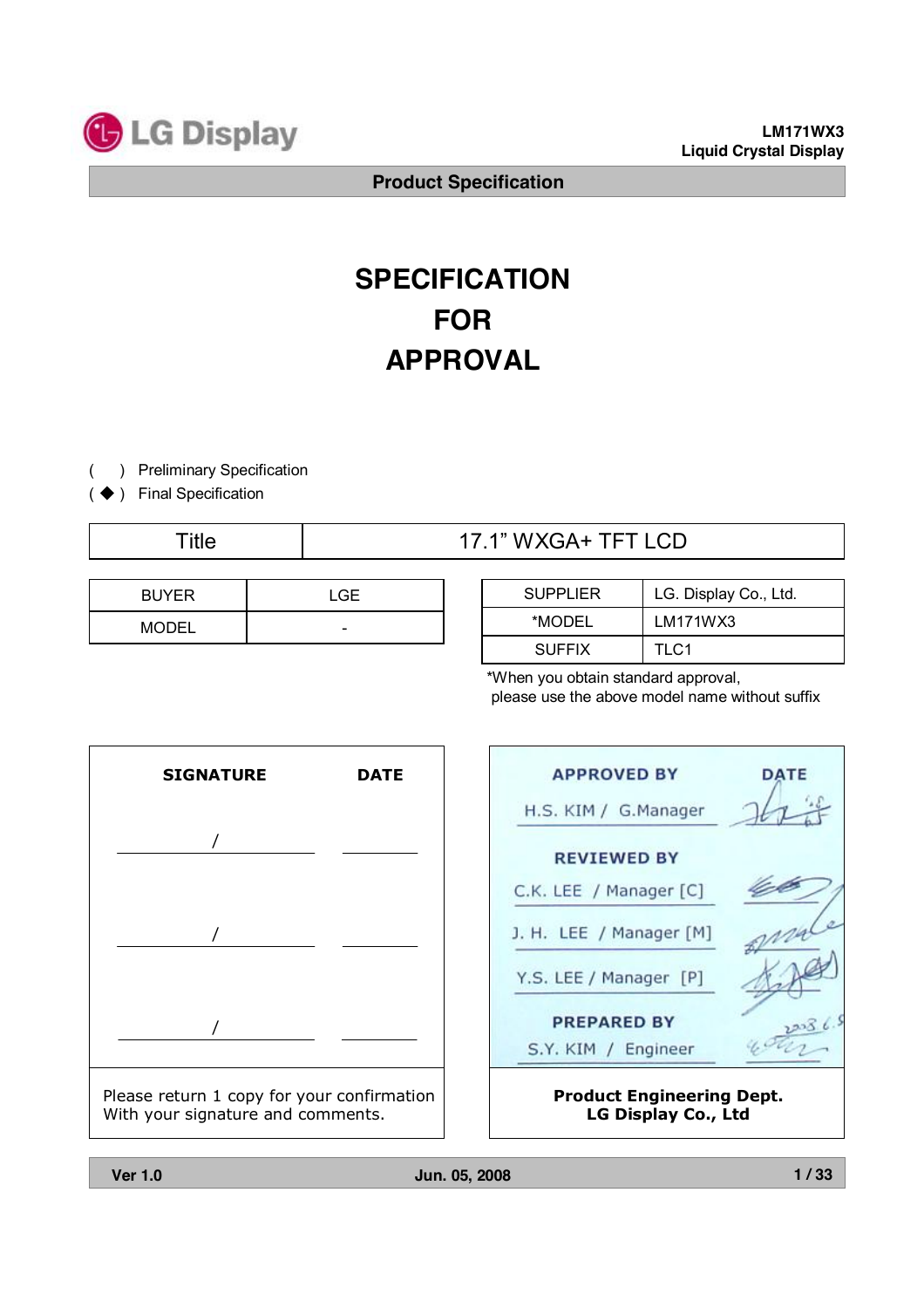

# **CONTENTS**

| NO.                      | <b>ITEM</b>                       | Page           |
|--------------------------|-----------------------------------|----------------|
| $\overline{\phantom{0}}$ | <b>COVER</b>                      | 1              |
|                          | <b>CONTENTS</b>                   | $\overline{2}$ |
| $\blacksquare$           | <b>RECORD OF REVISIONS</b>        | 3              |
| $\mathbf 1$              | <b>GENERAL DESCRIPTION</b>        | 4              |
| $\overline{2}$           | ABSOLUTE MAXIMUM RATINGS          | 5              |
| 3                        | ELECTRICAL SPECIFICATIONS         | 6              |
| $3 - 1$                  | ELECTRICAL CHARACTERISTICS        | 6              |
| $3 - 2$                  | <b>INTERFACE CONNECTIONS</b>      | 8              |
| $3 - 3$                  | SIGNAL TIMING SPECIFICATIONS      | 12             |
| $3 - 4$                  | SIGNAL TIMING WAVEFORMS           | 13             |
| $3-5$                    | <b>COLOR INPUT DATA REFERANCE</b> | 14             |
| $3-6$                    | <b>POWER SEQUENCE</b>             | 15             |
| $3 - 7$                  | <b>VCC POWER DIP CONDITION</b>    | 16             |
| 4                        | OPTICAL SPECIFICATIONS            | 17             |
| 5                        | MECHANICAL CHARACTERISTICS        | 21             |
| 6                        | <b>RELIABILITY</b>                | 24             |
| $\overline{7}$           | <b>INTERNATIONAL STANDARDS</b>    | 25             |
| $7 - 1$                  | <b>SAFETY</b>                     | 25             |
| $7 - 2$                  | <b>EMC</b>                        | 25             |
| 8                        | <b>PACKING</b>                    | 26             |
| $8 - 1$                  | DESIGNATION OF LOT MARK           | 26             |
| $8 - 2$                  | <b>PACKING FORM</b>               | 26             |
| 9                        | <b>PRECAUTIONS</b>                | 27             |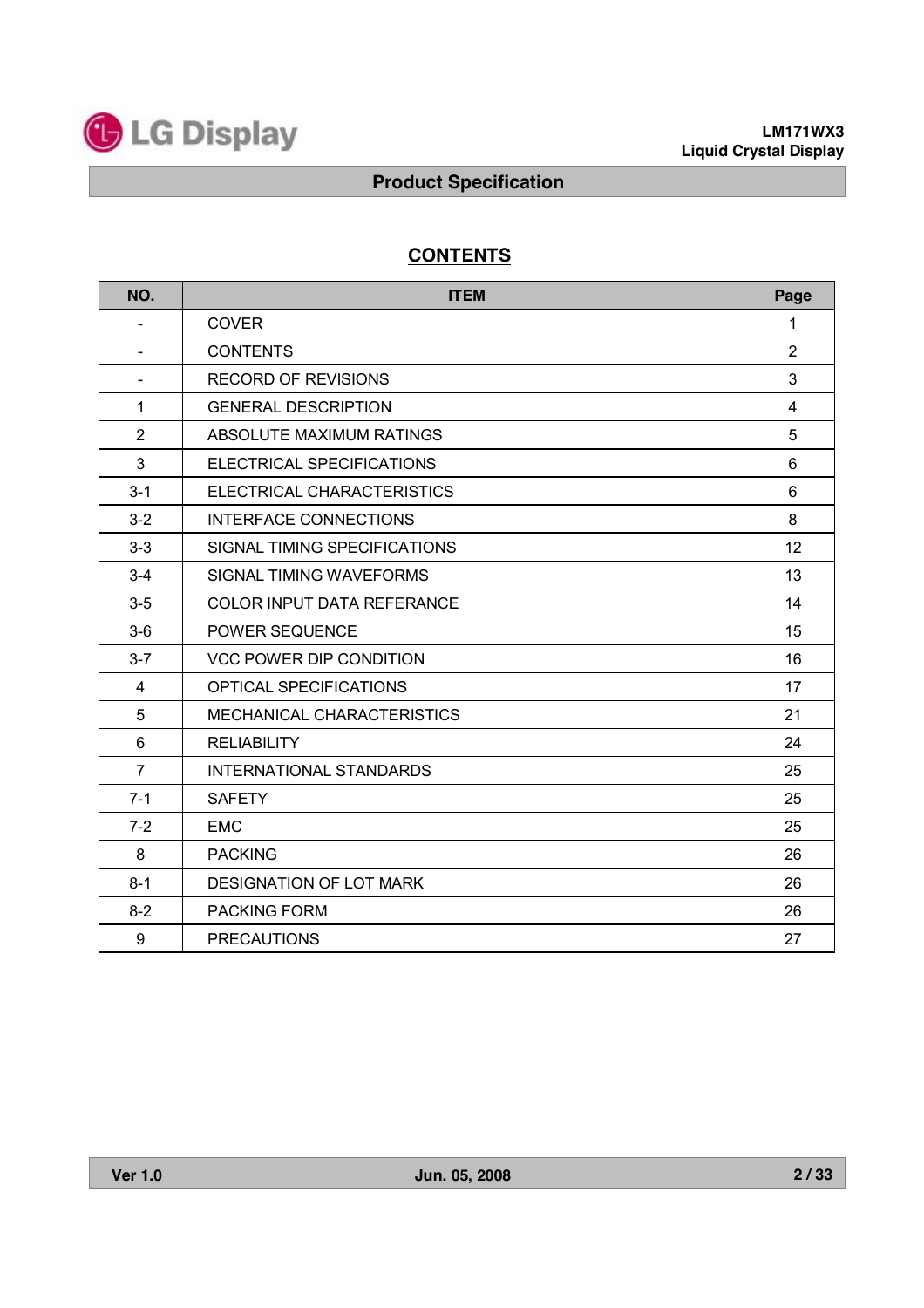

# **RECORD OF REVISIONS**

| <b>Revision No</b>                                 | <b>Date</b>                                     | Page                                   | <b>Description</b>                                                                                                                                                                                                                                                                                                                                                                                         |
|----------------------------------------------------|-------------------------------------------------|----------------------------------------|------------------------------------------------------------------------------------------------------------------------------------------------------------------------------------------------------------------------------------------------------------------------------------------------------------------------------------------------------------------------------------------------------------|
| <b>Ver 0.0</b><br><b>Ver 0.1</b><br><b>Ver 1.0</b> | Apr. 02, 2008<br>Apr. 15, 2008<br>Jun. 04, 2008 | 27<br>$6\phantom{a}$<br>15<br>26<br>27 | <b>Preliminary Specifications</b><br>Updated the mechanical drawing : Rear view<br><b>Final Specifications</b><br><b>Corrected the typo: The Power Supply Input Current Max.</b><br><b>Corrected the typo: Permissive Power Input Ripple</b><br>Updated the backlight connectorand its line color<br><b>Updated the mechanical drawing: Front view</b><br><b>Updated the mechanical drawing: Rear view</b> |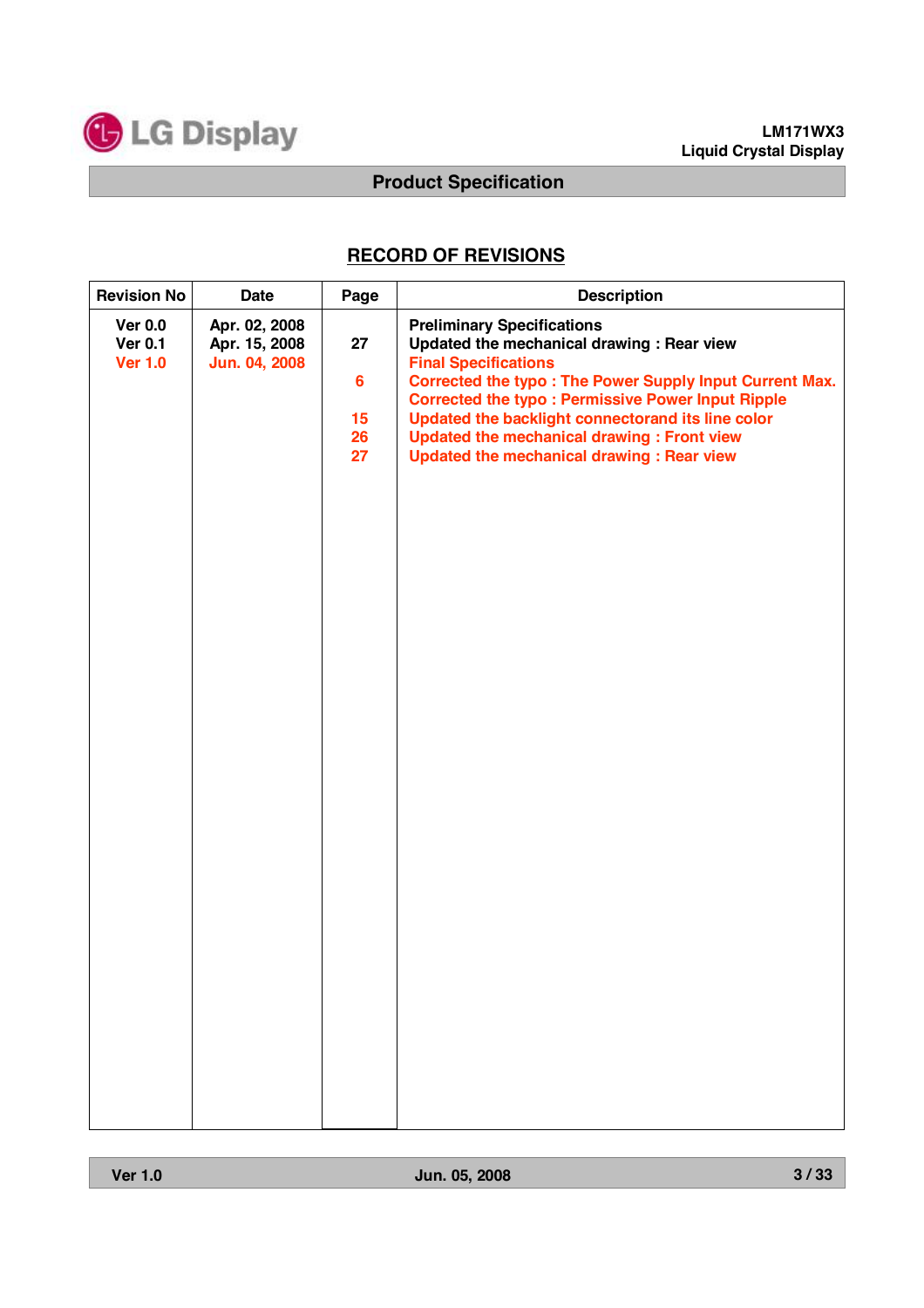

### **1. General Description**

LM171WX3-TLC1 is a Color Active Matrix Liquid Crystal Display with an integral Cold Cathode Fluorescent Lamp(CCFL) backlight system. The matrix employs a-Si Thin Film Transistor as the active element. It is a transmissive type display operating in the normally white mode. It has a 17.1 inch diagonally measured active display area with WXGA+ resolution (1440 vertical by 900 horizontal pixel array) Each pixel is divided into Red, Green and Blue sub-pixels or dots which are arranged in vertical stripes. Gray scale or the brightness of the sub-pixel color is determined with a 8-bit gray scale signal for each dot, thus, presenting a palette of more than 16,7M colors with Advanced-FRC(Frame Rate Control). It has been designed to apply the interface method that enables low power, high speed, low EMI. FPD Link or compatible must be used as a LVDS(Low Voltage Differential Signaling) chip. It is intended to support applications where thin thickness, wide viewing angle, low power are critical factors and graphic displays are important. In combination with the vertical arrangement of the sub-pixels, the LM171WX3-TLC1 characteristics provide an excellent flat panel display for office automation products such as monitors.



#### **Figure 1. Block diagram**

| 17.1 inch (43.3019cm) diagonal                                 |
|----------------------------------------------------------------|
| 389.2(H)x254.5(V)x11.5(D) mm (Typ.)                            |
| $0.255$ mm x $0.255$ mm                                        |
| 1440 horiz. by 900 vert. Pixels. RGB stripe arrangement        |
| 16.7M colors                                                   |
| 250 cd/m <sup>2</sup> (Typ. Center 1 point)                    |
| 13.2 Watts(Typ.) (2.88 Watt@VLCD, 10.32 Watt@250cd/[Lamp=8mA]) |
| 1360g (Typ.)                                                   |
| Transmissive mode, normally white                              |
| Hard coating (3H), Anti-glare treatment of the front polarizer |
|                                                                |

**General Features**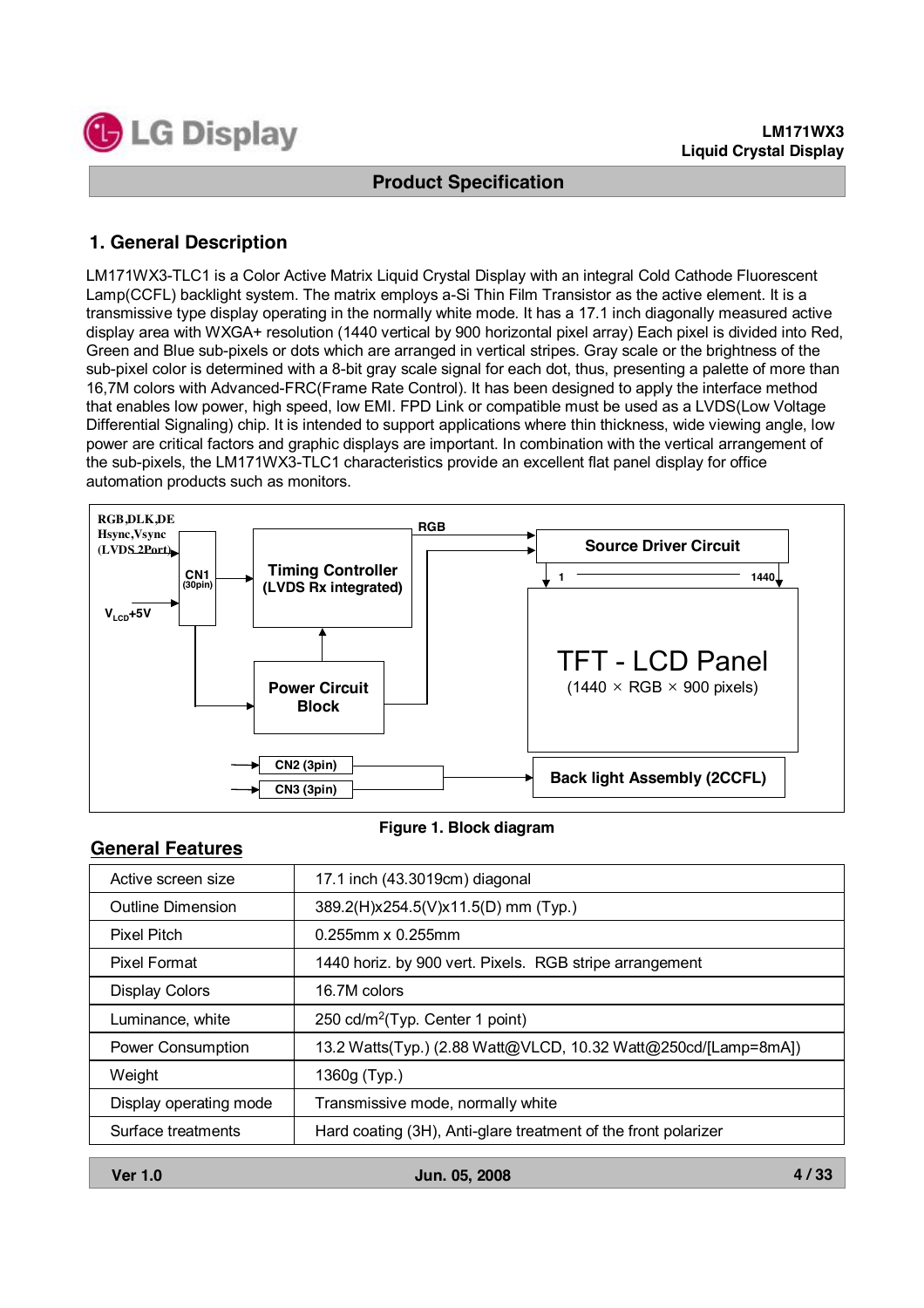

#### **2. Absolute maximum ratings**

The following are maximum values which, if exceeded, may cause faulty operation or damage to the unit.

#### **Table 1. Absolute Maximum Ratings**

| <b>Parameter</b>                                                                                                                                  |                                                             | <b>Values</b>               |                                            | <b>Units</b>                            | <b>Notes</b>  |  |
|---------------------------------------------------------------------------------------------------------------------------------------------------|-------------------------------------------------------------|-----------------------------|--------------------------------------------|-----------------------------------------|---------------|--|
|                                                                                                                                                   | Symbol                                                      | Min.<br>Max.                |                                            |                                         |               |  |
| Power Supply Input Voltage<br><b>Operating Temperature</b><br>Storage Temperature<br><b>Operating Ambient Humidity</b><br><b>Storage Humidity</b> | $V_{\rm CC}$<br>OP<br><b>ST</b><br>$H^{\rm OB}$<br>$H_{ST}$ | $-0.3$<br>$-20$<br>10<br>10 | $+5.5$<br>$+50$<br>$+60$<br>$+90$<br>$+90$ | $V_{dc}$<br>$\gamma$<br>∽<br>%RH<br>%RH | At $25^\circ$ |  |

Note : 1. Temperature and relative humidity range are shown in the figure below. Wet bulb temperature should be 39 °C Max, and no condensation of water.



**Figure 2. Temperature and relative humidity**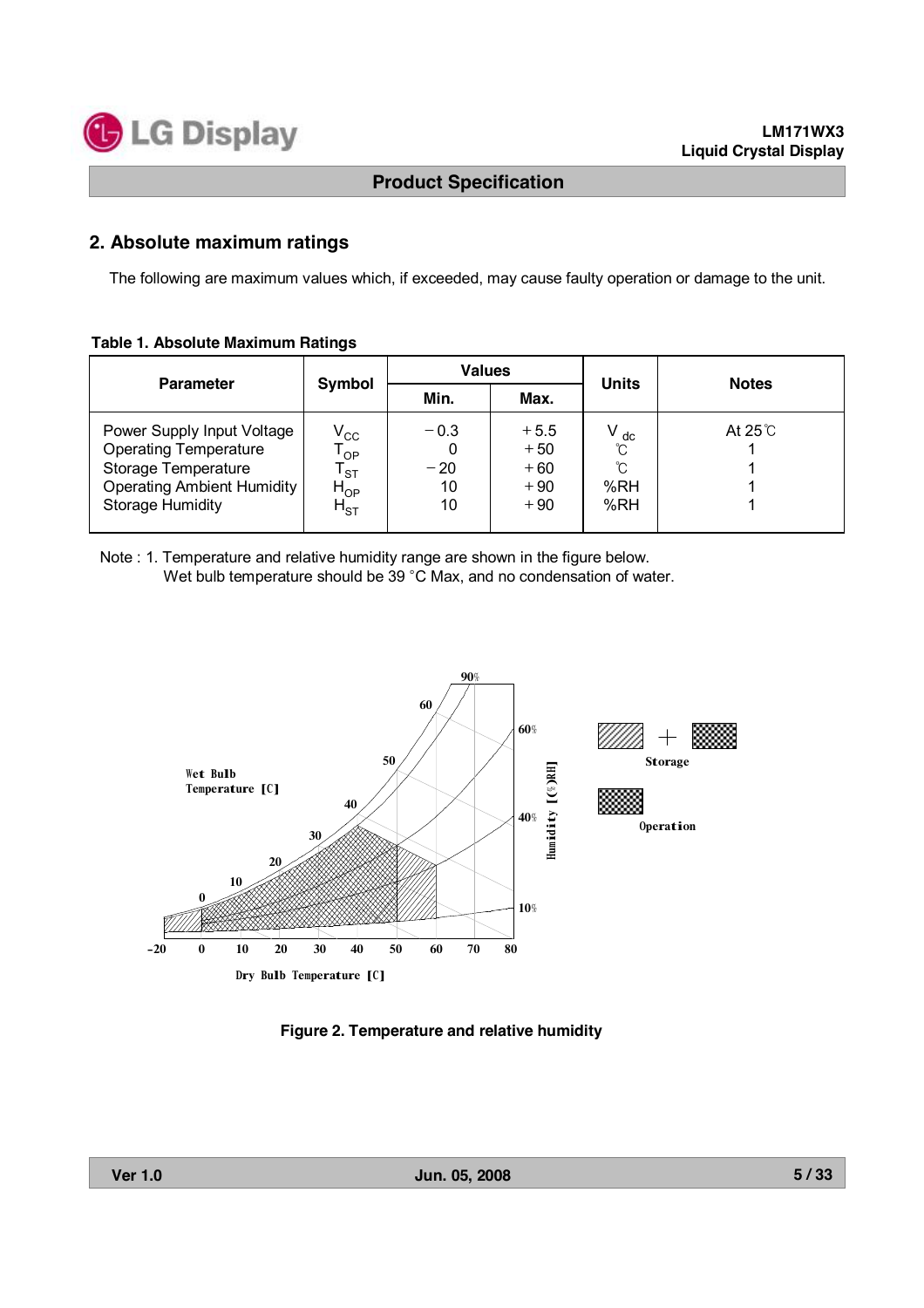

#### **3. Electrical specifications**

#### **3-1. Electrical characteristics**

The LM171WX3-TLC1 requires two power inputs. One is employed to power the LCD electronics and to drive the TFT array and liquid crystal. Another which powers the CCFL, is typically generated by an inverter. The inverter is an external unit to the LCD.

|                                                                                                                                                                                                                                                              | <b>Symbol</b>                                                                                                        |                                        | <b>Values</b>                         |                                                            | <b>Units</b>                                                                                                                              | <b>Notes</b>                            |
|--------------------------------------------------------------------------------------------------------------------------------------------------------------------------------------------------------------------------------------------------------------|----------------------------------------------------------------------------------------------------------------------|----------------------------------------|---------------------------------------|------------------------------------------------------------|-------------------------------------------------------------------------------------------------------------------------------------------|-----------------------------------------|
| <b>Parameter</b>                                                                                                                                                                                                                                             |                                                                                                                      | Min.                                   | Typ.                                  |                                                            |                                                                                                                                           |                                         |
| MODULE:<br>Power Supply Input Voltage<br>Permissive Power Input Ripple<br>Power Supply Input Current<br>Differential Impedance<br><b>Power Consumption</b><br><b>Rush Current</b>                                                                            | $\rm V_{\rm CC}$<br>$V_{RF}$<br>$I_{\rm CC}$<br>Zm<br>PC TYP<br>PC MAX                                               | 4.5<br>90                              | 5.0<br>575<br>100<br>2.88<br>3.38     | 5.5<br>200<br>878<br>110<br>3.3<br>4.39<br>3               | $\vee$<br>mV<br>mA<br>ohm<br>Watts<br>Watts<br>A                                                                                          | 12<br>1<br>1<br>$\overline{2}$          |
| LAMP for each CCFL:<br><b>Operating Voltage</b><br><b>Operating Current</b><br><b>Established Starting Voltage</b><br>at 25 $^{\circ}$ C<br>at $0^{\circ}$ C<br><b>Operating Frequency</b><br>Discharge Stabilization Time<br>Power Consumption<br>Life Time | <b>I</b> RUSH<br>$V_{BL}$<br>$V_{\rm SL}$<br>$\mathsf{f}_{\mathsf{BL}}$<br>$T_{\rm S}$<br>$\mathsf{P}_{\mathsf{BL}}$ | 615<br>(@9.0mA)<br>2.5<br>40<br>40,000 | 645<br>(@8.0mA)<br>8.0<br>60<br>10.32 | 815<br>(Q2.5mA)<br>9.0<br>1000<br>1250<br>70<br>3<br>11.35 | $V_{RMS}$<br>$\mathsf{mA}_{\mathsf{RMS}}$<br>$\rm V_{RMS}$<br>$\mathsf{V}_{\mathsf{RMS}}$<br>kHz<br><b>Minutes</b><br>Watts<br><b>Hrs</b> | 3<br>$\overline{4}$<br>5<br>6<br>7<br>8 |

#### **Table 2. Electrical Characteristics**

**Note.** The design of the inverter must have specifications for the lamp in LCD Assembly. The performance of the Lamp in LCM, for example life time or brightness, is extremely influenced by the characteristics of the DC-AC Inverter. So all the parameters of an inverter should be carefully designed so as not to produce too much leakage current from high-voltage output of the inverter. When you design or order the inverter, please make sure unwanted lighting caused by the mismatch of the lamp and the inverter(no lighting,flicker,etc) never occurs.When you confirm it,the LCD Assembly should be operated in the same condition as installed in your instrument.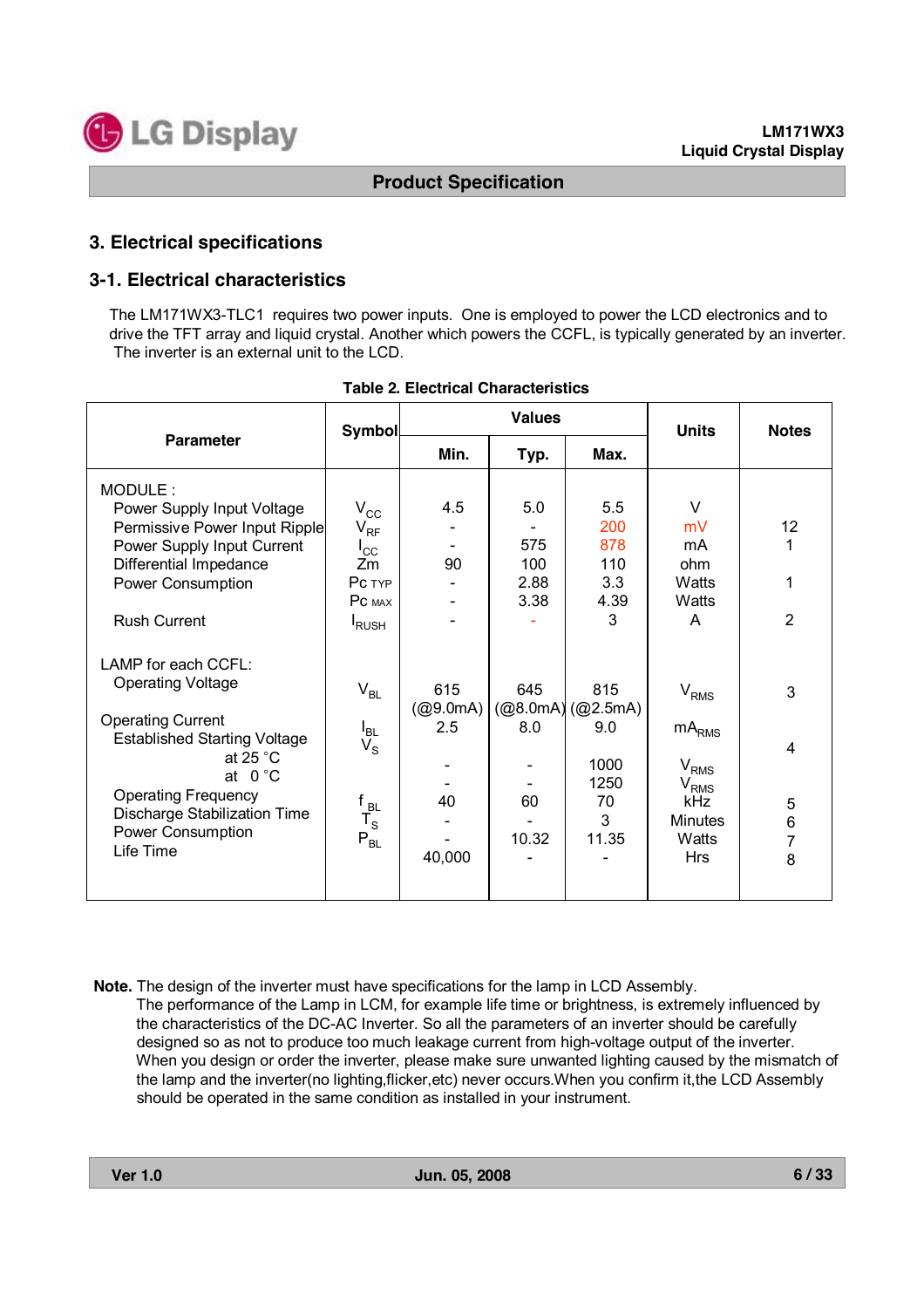

- **Note.** Do not attach a conducting tape to lamp connecting wire. If the lamp wire attach to conducting tape, TFT-LCD Module have a low luminance and the inverter has abnormal action because leakage current occurs between lamp wire and conducting tape.
	- 1. The specified current and power consumption are under the  $V_{CC}=5.0V$ , 25°C,  $f_V$  (frame frequency) =60Hz condition. Mosaic and max power pattern shown in the [ Figure 3 ] is displayed.
	- 2. The duration of rush current is about 5ms. And  $V_{CC}$  rise time is 500us  $\pm$  20%.
	- 3. Operating voltage is measured under 25 ℃. The variance of the voltage is  $±10\%$ .
	- 4. The voltage above  $V_s$  should be applied to the lamps for more than 1 second for start-up.(when no load condition.) ( Inverter open lamp voltage must be more than lamp starting voltage.) Otherwise, the lamps may not be turned on. The used lamp current is the lamp typical current.
	- 5. The output of the inverter must have symmetrical(negative and positive) voltage waveform and symmetrical current waveform.(Unsymmetrical ratio is less than 10%) Please do not use the inverter which has unsymmetrical voltage and unsymmetrical current and spike wave. Lamp frequency may produce interference with horizontal synchronous frequency and as a result this may cause beat on the display.Therefore lamp frequency shall be as away as possible from the horizontal synchronous frequency and from its harmonics in order to prevent interference.
	- 6. Let's define the brightness of the lamp after being lighted for 5 minutes as 100%.  $T<sub>s</sub>$  is the time required for the brightness of the center of the lamp to be not less than 95%. The used lamp current is the lamp typical current.
	- 7. The lamp power consumption shown above does not include loss of external inverter under 25℃. The used lamp current is the lamp typical current.
	- 8. The life time is determined as the time at which brightness of lamp is 50% compared to that of initial value at the typical lamp current on condition of continuous operating at  $25 \pm 2^{\circ}$ .
	- 9. Requirements for a system inverter design, which is intended to have a better display performance, a better power efficiency and a more reliable lamp.
		- It shall help increase the lamp lifetime and reduce its leakage current.
		- a. The unbalance rate of the inverter waveform should be 10% below;
		- b. The distortion rate of the waveform should be within  $\sqrt{2} \pm 10\%$ ;
		- c. The ideal sine wave form shall be symmetric in positive and negative polarities.
		- d. It should be measured with lamp currents of high voltage side.



- $*$  **Asymmetry** rate =  $| \mathbf{I} |_{p} | \mathbf{I} |_{p} |$  /  $| \mathbf{I}_{rms} | \mathbf{X} |$  100%
- \* **Distortion rate** =  $I_p$  (or  $I_{-p}$ )  $/I_{\text{rms}}$
- 10. Inverter open voltage must be more than lamp starting voltage.
- 11. The inverter which is combined with this LCM, is highly recommended to connect coupling(ballast) condenser at the high voltage output side. When you use the inverter which has not coupling(ballast) condenser, it may cause abnormal lamp lighting because of biased mercury as time goes.
- 12. Permissive power ripple should be measured under VCC=5.0V, 25°C, fV(frame frequency)=MAX condition and At that time, we recommend the bandwidth configuration of oscilloscope is to be under 20Mhz. See the next page.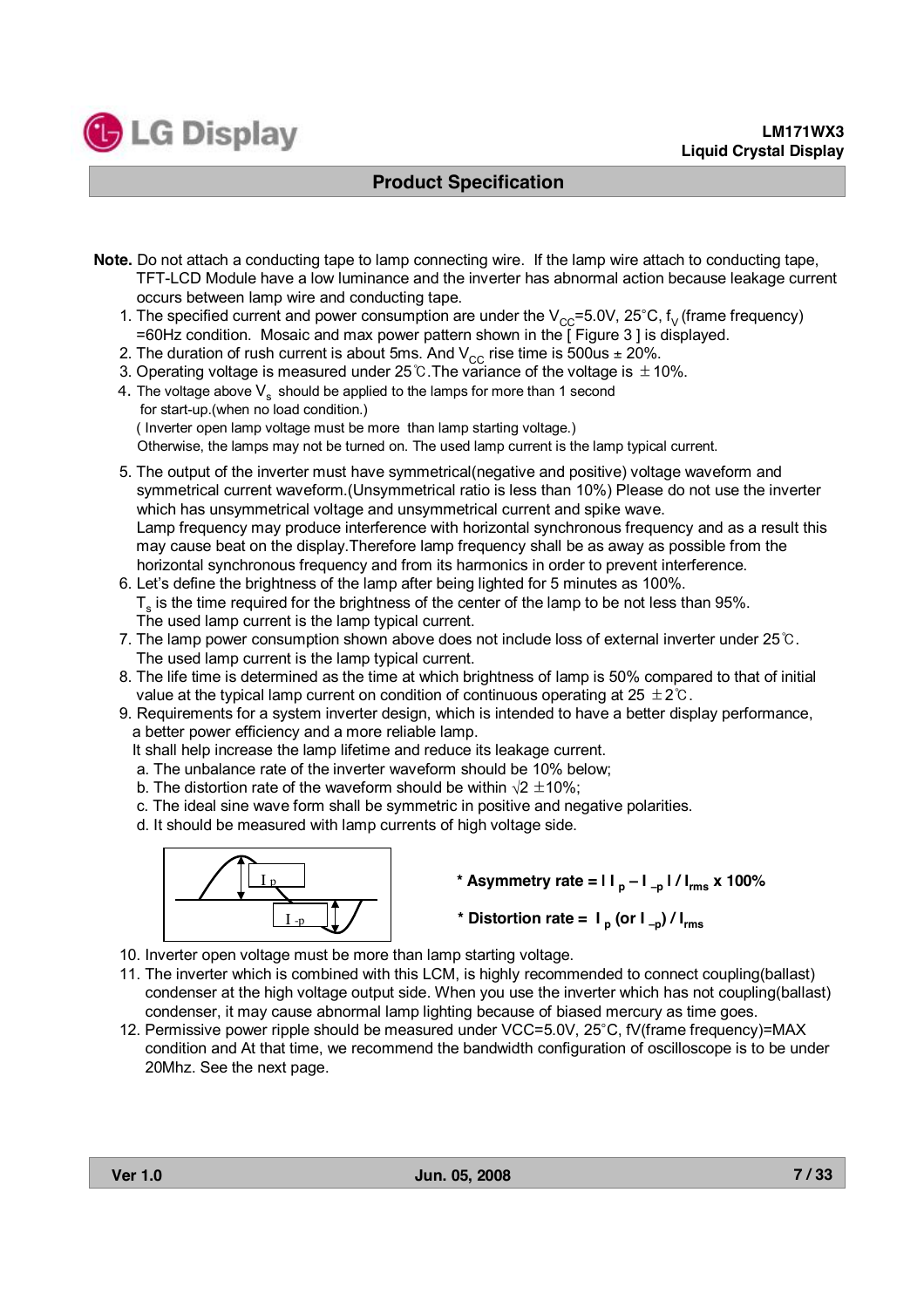

• **Permissive Power input ripple (**VCC=5.0V, 25°C fV (frame frequency)=MAX condition**)**





**White pattern Black pattern**

• **Power consumption (**VCC=5.0V, 25°C, fV(frame frequency= 60Hz condition**)**



**Typical power Pattern Max power Pattern**



**[ Figure 3 ] Mosaic pattern & Black Pattern for power consumption measurement**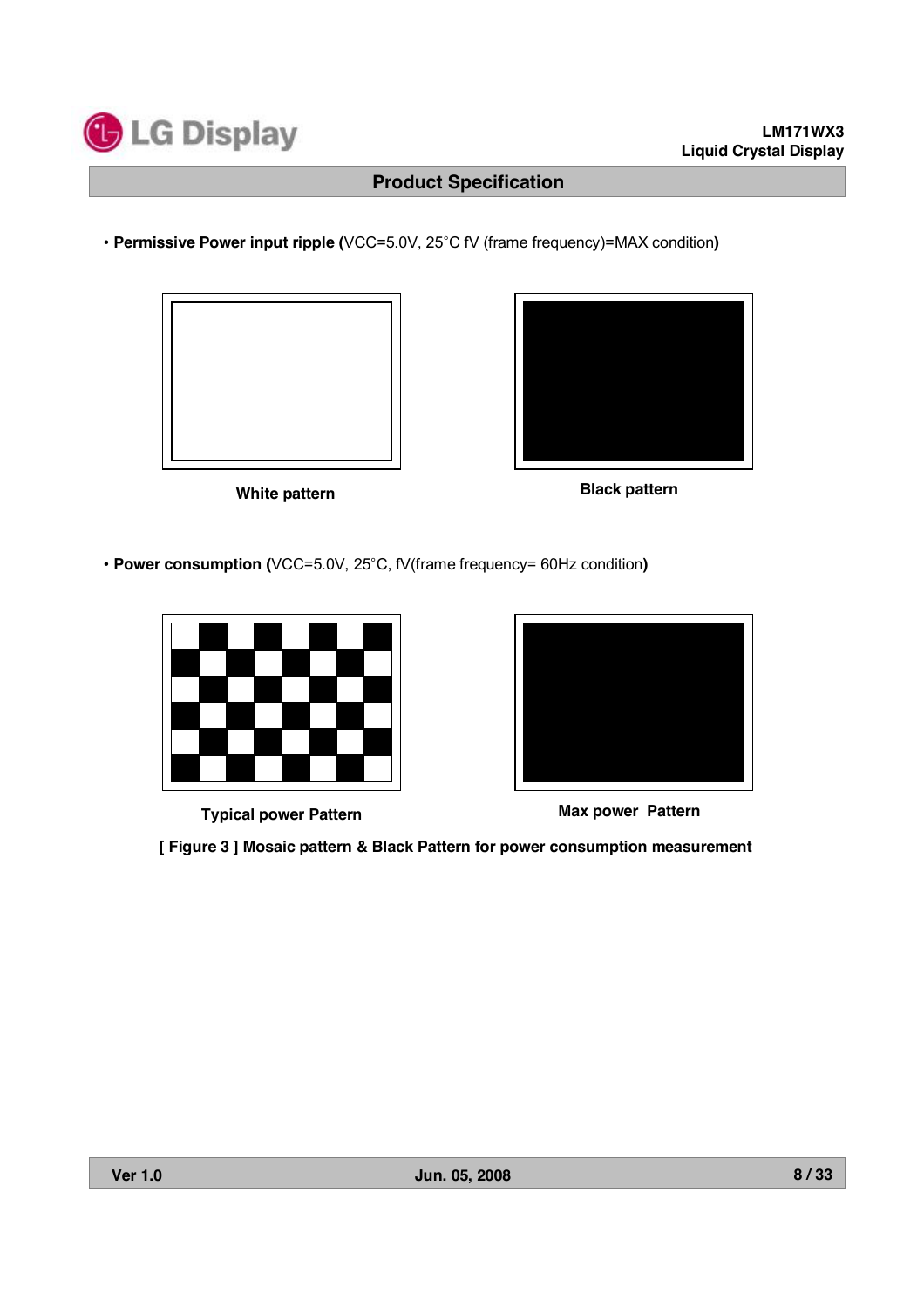

#### **3-2. Interface Connections**

Interface chip must be used LVDS, part No. SN75LVDS83 (Tx, Texas Instrument) or compatible. This LCD employs a interface connection, a 30 pin connector is used for the module electronics interface. Two 3pin connectors are used for the integral backlight system. The electronics interface connector is a model IS100-L30O-C23 manufactured by UJU .

And mating connector is FI-X30H and FI-X30HL or it's compatible manufactured by JAE.

The pin configuration for the connector is shown in the table 3 and the signal mapping with LVDS transmitter is shown in the table 4.

| Pin No         | Symbol             | Description                               |
|----------------|--------------------|-------------------------------------------|
| 1              | RXO0-              | Minus signal of 1st channel 0 (LVDS)      |
| $\overline{2}$ | <b>RXO0+</b>       | Plus signal of 1st channel 0 (LVDS)       |
| 3              | <b>RXO1-</b>       | Minus signal of 1'st channel 1 (LVDS)     |
| 4              | <b>RXO1+</b>       | Plus signal of 1'st channel 1 (LVDS)      |
| 5              | <b>RXO2-</b>       | Minus signal of 1'st channel 2 (LVDS)     |
| 6              | <b>RXO2+</b>       | Plus signal of 1'st channel 2 (LVDS)      |
| $\overline{7}$ | <b>GND</b>         | Ground                                    |
| 8              | RXOC-              | Minus signal of 1'st clock channel (LVDS) |
| 9              | RXOC+              | Plus signal of 1'st clock channel (LVDS)  |
| 10             | RXO3-              | Minus signal of 1'st channel 3 (LVDS)     |
| 11             | RXO3+              | Plus signal of 1'st channel 3 (LVDS)      |
| 12             | RXE0-              | Minus signal of 2'nd channel 0 (LVDS)     |
| 13             | RXE0+              | Plus signal of 2'nd channel 0 (LVDS)      |
| 14             | <b>GND</b>         | Ground                                    |
| 15             | RXE <sub>1</sub> - | Minus signal of 2'nd channel 1 (LVDS)     |
| 16             | RXE1+              | Plus signal of 2'nd channel 1 (LVDS)      |
| 17             | <b>GND</b>         | Ground                                    |
| 18             | RXE2-              | Minus signal of 2'nd channel 2 (LVDS)     |
| 19             | RXE <sub>2+</sub>  | Plus signal of 2'nd channel 2 (LVDS)      |
| 20             | RXEC-              | Minus signal of 2'nd clock channel (LVDS) |
| 21             | RXEC+              | Plus signal of 2'nd clock channel (LVDS)  |
| 22             | RXE3-              | Minus signal of 2'nd channel 3 (LVDS)     |
| 23             | RXE3+              | Plus signal of 2'nd channel 3 (LVDS)      |
| 24             | <b>GND</b>         | Ground                                    |
| 25             | <b>NC</b>          | No Connection                             |
| 26             | <b>NC</b>          | No Connection                             |
| 27             | PWM out            | Reference signal for inverter control     |
| 28             | <b>VLCD</b>        | Power Supply +5.0V                        |
| 29             | <b>VLCD</b>        | Power Supply +5.0V                        |
| 30             | <b>VLCD</b>        | Power Supply +5.0V                        |

#### **Table 3. Module connector pin configuration**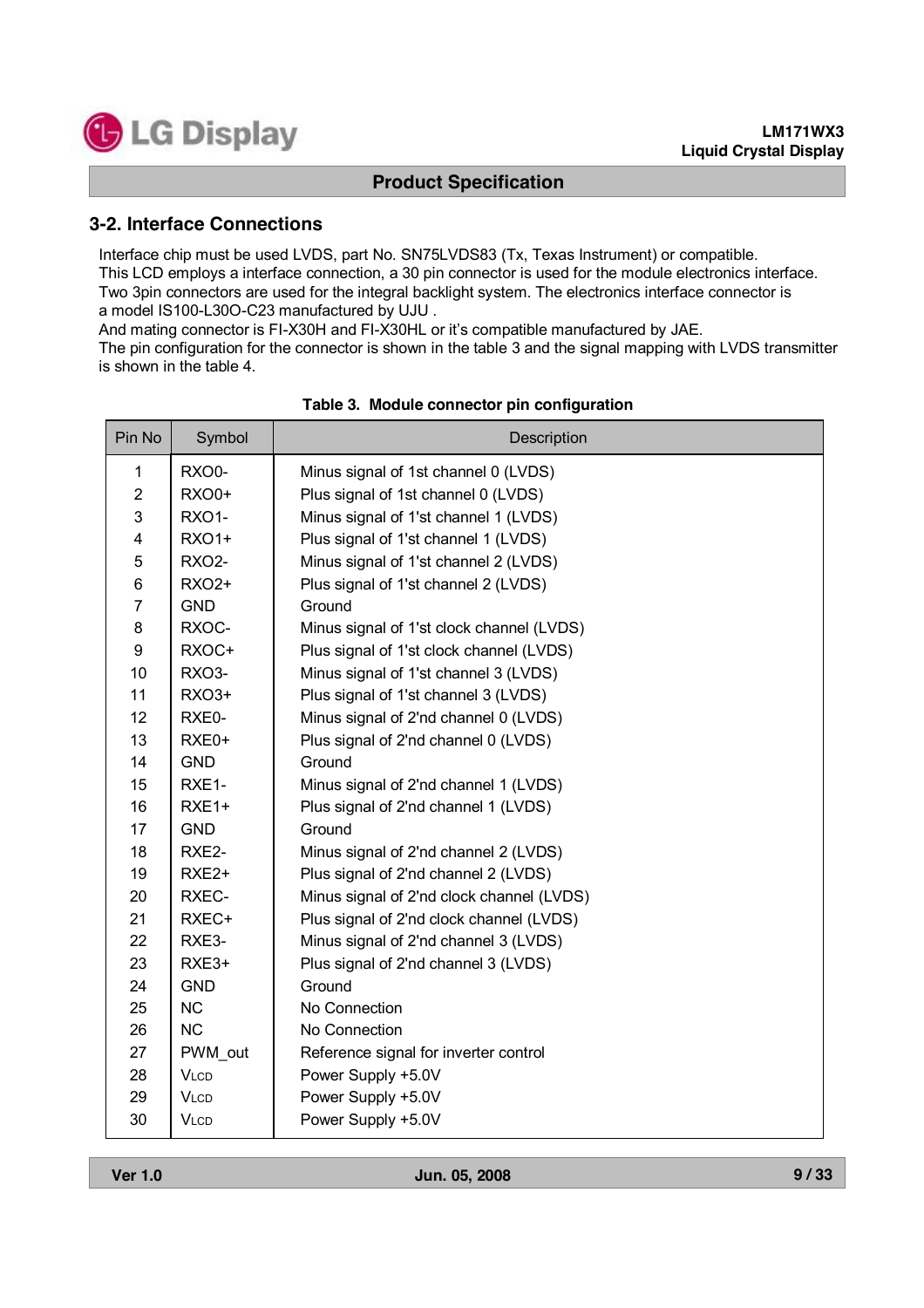



#### **Rear view of LCM**

#### **[ Figure 4 ] Connector diagram**

- Notes: 1. All GND(ground) pins should be connected together and should also be connected to the LCD's metal frame.
	- 2. All  $V_{CC}$ (power input) pins should be connected together.
	- 3. All NC pins should be separated from other signal or power.
	- 4. PWM\_OUT signal controls the burst frequency of a inverter. This signal is synchronized with vertical frequency,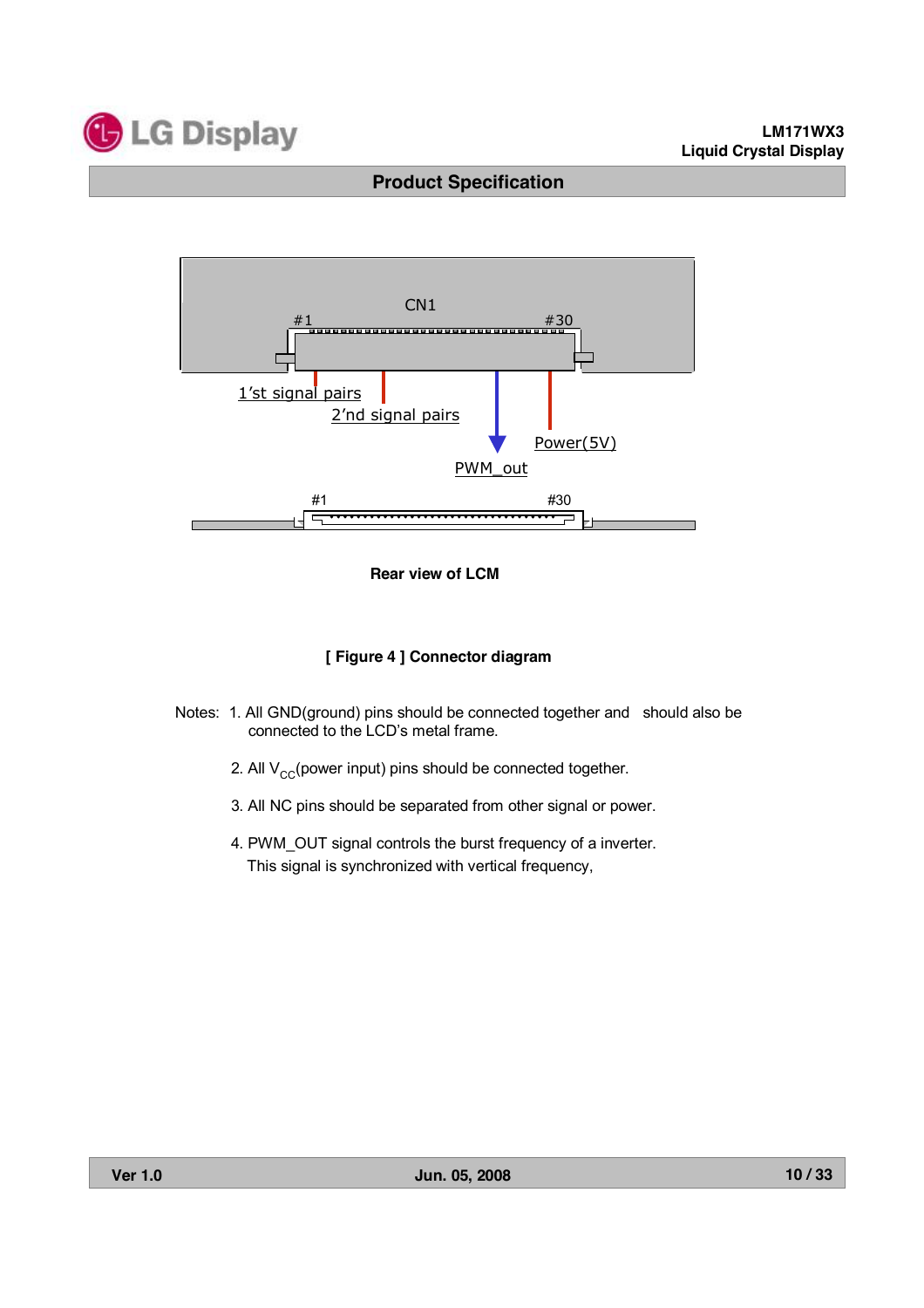

| Pin            | <b>Pin Name</b> | <b>Require Signal</b>      | Pin | <b>Pin Name</b> | <b>Require Signal</b>                   |
|----------------|-----------------|----------------------------|-----|-----------------|-----------------------------------------|
| 1              | <b>VCC</b>      | Power Supply for TTL Input | 29  | <b>GND</b>      | Ground pin for TTL                      |
| 2              | D <sub>5</sub>  | TTL Input(R7)              | 30  | D <sub>26</sub> | TTL Input(DE)                           |
| 3              | D <sub>6</sub>  | TTL Input(R5)              | 31  | <b>TxCLKIN</b>  | <b>TTL Level clock Input</b>            |
| 4              | D7              | TTL Input(G0)              | 32  | PWR DWN         | Power Down Input                        |
| 5              | <b>GND</b>      | Ground pin for TTL         | 33  | PLL GND         | Ground pin for PLL                      |
| 6              | D <sub>8</sub>  | TTL Input(G1)              | 34  | PLL VCC         | Power Supply for PLL                    |
| $\overline{7}$ | D <sub>9</sub>  | TTL Input(G2)              | 35  | PLL GND         | Ground pin for PLL                      |
| 8              | D <sub>10</sub> | TTL Input(G6)              | 36  | LVDS GND        | Ground pin for LVDS                     |
| 9              | <b>VCC</b>      | Power Supply for TTL Input | 37  | TxOUT3+         | Positive LVDS differential data output3 |
| 10             | D <sub>11</sub> | TTL Input(G7)              | 38  | TxOUT3-         | Negative LVDS differential data output3 |
| 11             | D <sub>12</sub> | TTL Input(G3)              | 39  | TxCLKOUT+       | Positive LVDS differential clock output |
| 12             | D <sub>13</sub> | TTL Input(G4)              | 40  | TxCLKOUT-       | Negative LVDS differential clock output |
| 13             | <b>GND</b>      | Ground pin for TTL         | 41  | TxOUT2+         | Positive LVDS differential data output2 |
| 14             | D <sub>14</sub> | TTL Input(G5)              | 42  | TxOUT2-         | Negative LVDS differential data output2 |
| 15             | D <sub>15</sub> | TTL Input(B0)              | 43  | LVDS GND        | Ground pin for LVDS                     |
| 16             | D <sub>16</sub> | TTL Input(B6)              | 44  | LVDS VCC        | Power Supply for LVDS                   |
| 17             | <b>VCC</b>      | Power Supply for TTL Input | 45  | TxOUT1+         | Positive LVDS differential data output1 |
| 18             | D <sub>17</sub> | TTL Input(B7)              | 46  | TxOUT1-         | Negative LVDS differential data output1 |
| 19             | D <sub>18</sub> | TTL Input(B1)              | 47  | TxOUT0+         | Positive LVDS differential data output0 |
| 20             | D <sub>19</sub> | TTL Input(B2)              | 48  | TxOUT0-         | Negative LVDS differential data output0 |
| 21             | <b>GND</b>      | Ground pin for TTL Input   | 49  | LVDS GND        | Ground pin for TTL                      |
| 22             | D <sub>20</sub> | TTL Input(B3)              | 50  | D <sub>27</sub> | TTL Input(R6)                           |
| 23             | D <sub>21</sub> | TTL Input(B4)              | 51  | D <sub>0</sub>  | TTL Input(R0)                           |
| 24             | D <sub>22</sub> | TTL Input(B5)              | 52  | D <sub>1</sub>  | TTL Input(R1)                           |
| 25             | D <sub>23</sub> | TTL Input(RSVD)            | 53  | <b>GND</b>      | Ground pin for TTL                      |
| 26             | <b>VCC</b>      | Power Supply for TTL Input | 54  | D <sub>2</sub>  | TTL Input(R2)                           |
| 27             | D <sub>24</sub> | TTL Input(HSYNC)           | 55  | D <sub>3</sub>  | TTL Input(R3)                           |
| 28             | D <sub>25</sub> | TTL Input(VSYNC)           | 56  | D <sub>4</sub>  | TTL Input(R4)                           |

#### **Table 4. Required signal assignment for Flat Link (TI:SN75LVDS83) Transmitter**

Notes : 1. Refer to LVDS Transmitter Data Sheet for detail descriptions. 2. 7 means MSB and 0 means LSB at R,G,B pixel data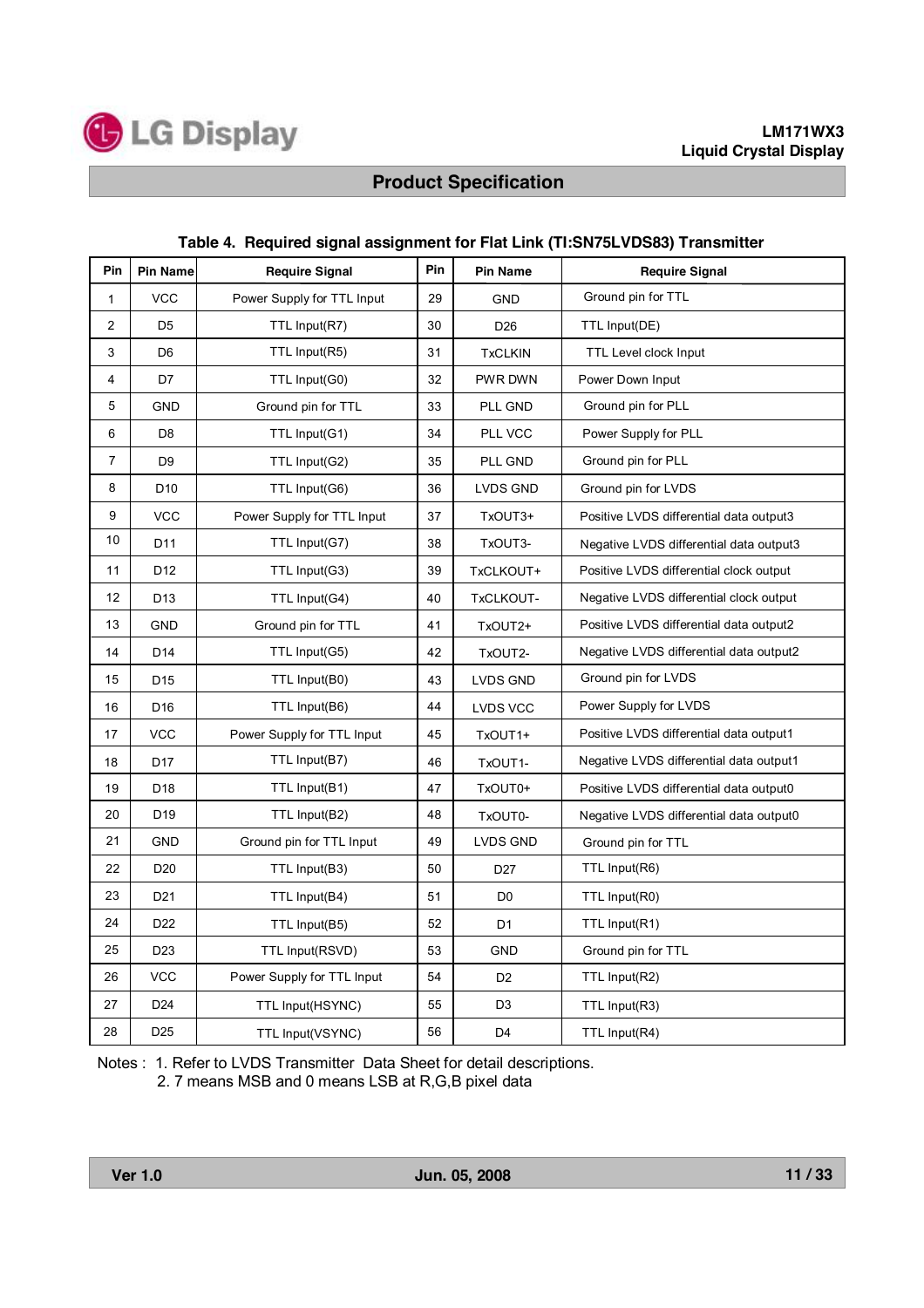

# **LVDS Input characteristics**

1. DC Specification



| <b>Description</b>               | Symbol          | Min | Max | Unit | <b>Notes</b> |
|----------------------------------|-----------------|-----|-----|------|--------------|
| <b>LVDS Differential Voltage</b> | $IV_{ID}$       | 100 | 600 | mV   |              |
| LVDS Common mode Voltage         | $\rm{v}$ CM     | 0.6 | 1.8 |      | -            |
| LVDS Input Voltage Range         | $V_{\text{IN}}$ | 0.3 | 2.1 |      |              |

2. AC Specification



| Description                                               | Symbol               | Min    | Max    | Unit             | <b>Notes</b>              |
|-----------------------------------------------------------|----------------------|--------|--------|------------------|---------------------------|
| LVDS Clock to Data Skew Margin                            | <sup>L</sup> SKEW    | $-400$ | $+400$ | ps               | $85MHz > Fclk \ge 65MHz$  |
|                                                           | <sup>L</sup> SKEW    | $-600$ | $+600$ | ps               | 65MHz > Fclk $\geq$ 25MHz |
| LVDS Clock to Clock Skew Margin (Even to Odd)             | <sup>L</sup> SKEW_EO | $-1/7$ | $+1/7$ | $T_{\text{clk}}$ |                           |
| Maximum deviation<br>of input clock frequency during SSC  | $F_{DEV}$            |        | ± 3    | $\%$             |                           |
| Maximum modulation frequency<br>of input clock during SSC | $F_{MOD}$            |        | 200    | KHz              |                           |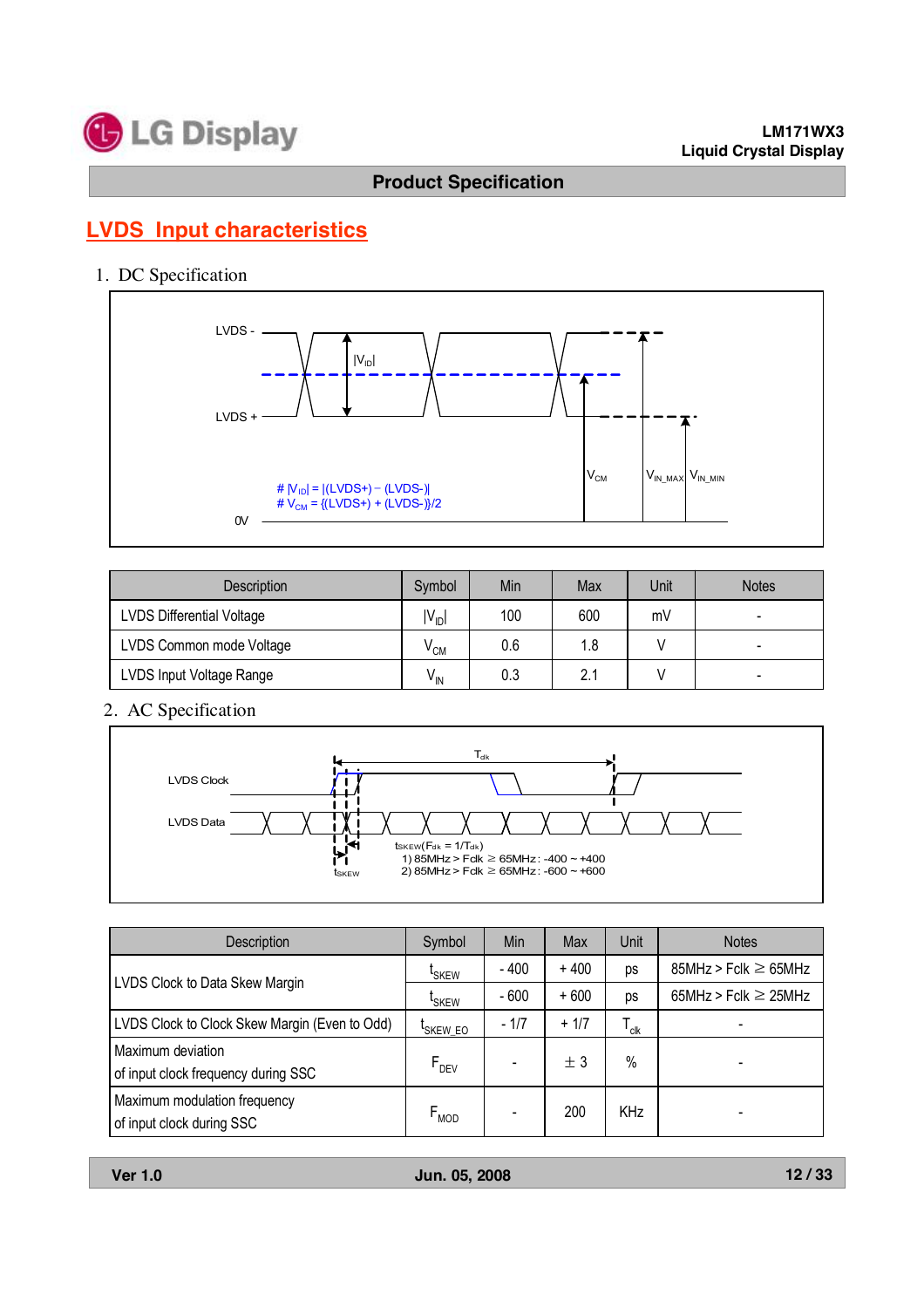

#### **LM171WX3 Liquid Crystal Display**



< Clock skew margin between channel >



3. Data Format 1) LVDS 2 Port < Spread Spectrum >



< LVDS Data Format >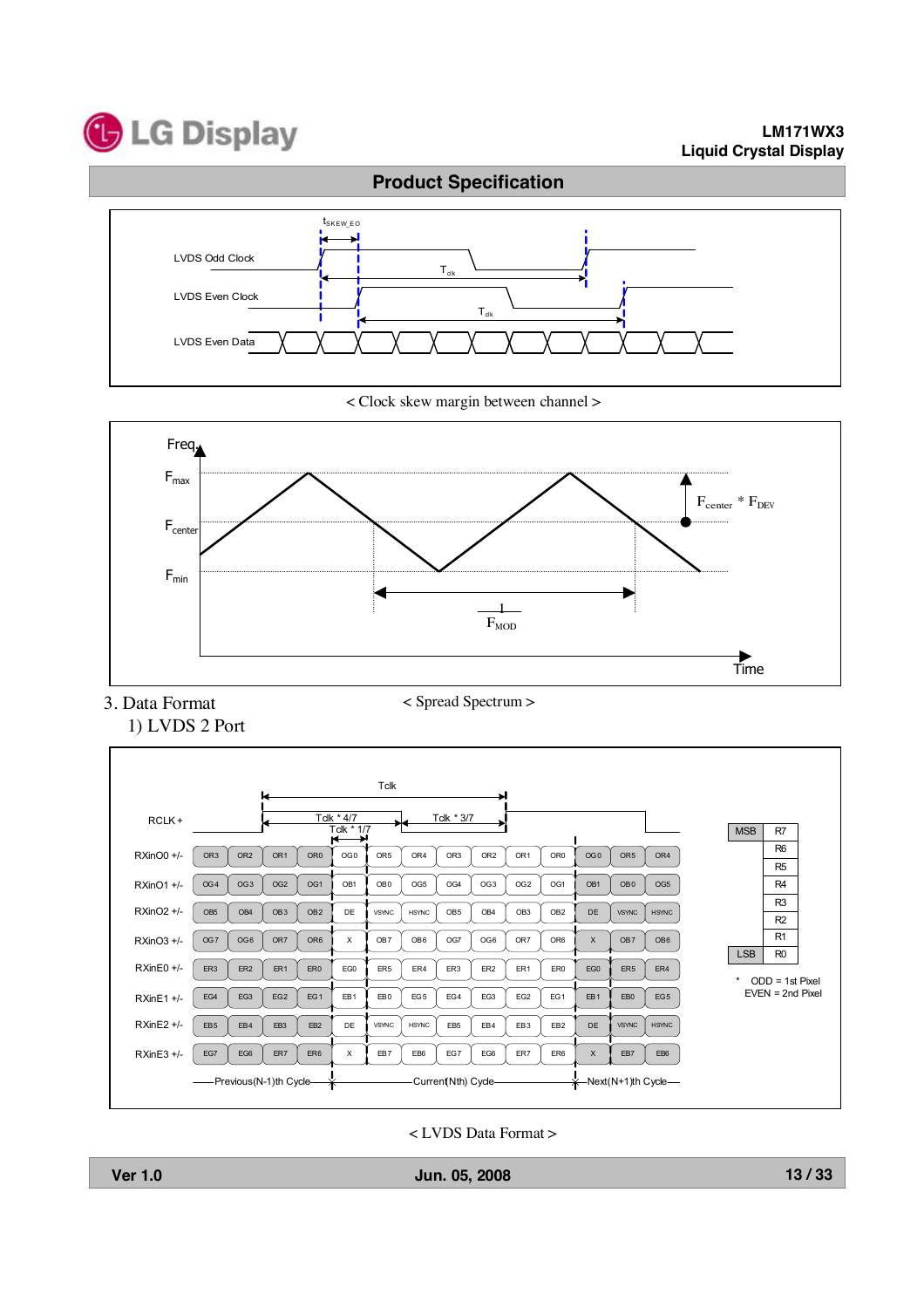

#### **LM171WX3 Liquid Crystal Display**

# **Product Specification**

# 2) LVDS 1 Port

| $RCLK+$ |                                               |              |                |                |          |                |                   |                |                         |                |                |             |                   |                                   |
|---------|-----------------------------------------------|--------------|----------------|----------------|----------|----------------|-------------------|----------------|-------------------------|----------------|----------------|-------------|-------------------|-----------------------------------|
| $RA+/-$ | R3                                            | R2           | R1             | R <sub>0</sub> | $\Omega$ | R5             | R4                | R <sub>3</sub> | R <sub>2</sub>          | R1             | R <sub>0</sub> | $\Omega$    | R <sub>5</sub>    | R4                                |
| $RB+/-$ | G4                                            | $\mathbb{G}$ | G2             | G1             | B1       | B <sub>0</sub> | G5                | G <sub>4</sub> | $\mathbb{G}$            | G2             | G1             | <b>B1</b>   | B <sub>0</sub>    | G5                                |
| $RC+/-$ | B <sub>5</sub>                                | B4           | B <sub>3</sub> | B2             | DE       |                | <b>VSYNCHSYNC</b> | B <sub>5</sub> | <b>B4</b>               | B <sup>3</sup> | B2             | DE          | <b>VSYNCHSYNC</b> |                                   |
| $RD+/-$ | G7                                            | $\sigma$     | R7             | R <sub>6</sub> | X        | B7             | <b>B6</b>         | G7             | G6                      | R7             | <b>R6</b>      | $\mathbf X$ | B7                | <b>B6</b>                         |
|         | ——Previous $(N-1)$ th Cycle — $\cancel{\ast}$ |              |                |                |          |                |                   |                | -Current (Nth) Cycle —— |                |                |             |                   | $\leftarrow$ Next (N+1)th Cycle — |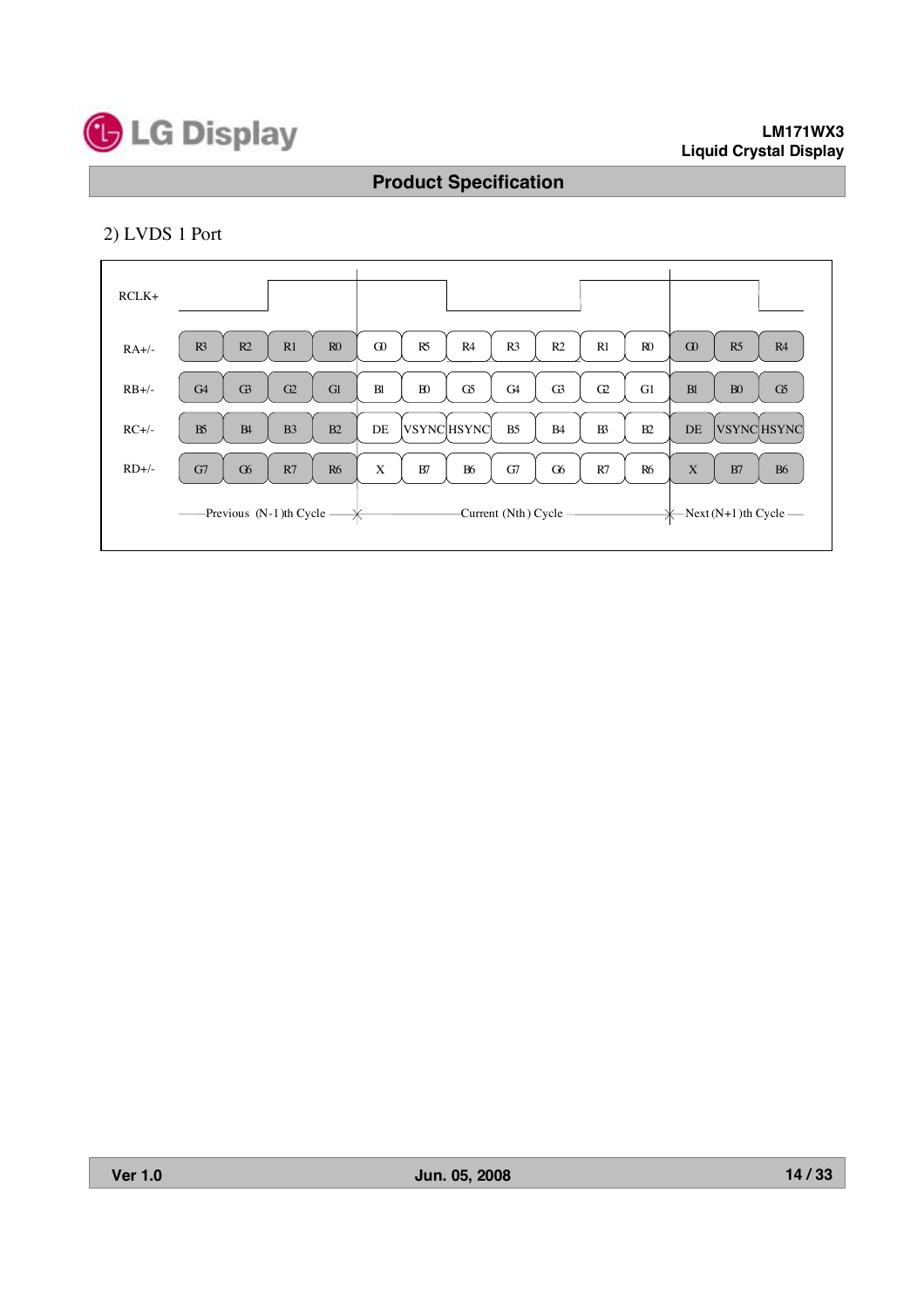

The backlight interface connector is a model 20015HS-03LB (YEONHO, 3Pin Locking). The mating connector part number is 20015WR-05LD (YEONHO) or equivalent. The pin configuration for the connector is shown in the table 5.

| Table 5. Backlight connector pin configuration |  |  |  |  |  |  |
|------------------------------------------------|--|--|--|--|--|--|
|------------------------------------------------|--|--|--|--|--|--|

| Pin. | Symbol | Description                  | Notes                           |  |  |  |
|------|--------|------------------------------|---------------------------------|--|--|--|
|      | HV     | Power supply for lamp (high) | LCD: 20015HS-03LB (YEONHO, 3pin |  |  |  |
|      | NC.    | No connect                   |                                 |  |  |  |
|      | LV     | Power supply for lamp (Low)  | locking)                        |  |  |  |

Notes : 1. The high voltage side terminal is colored Pink. The low voltage side terminal is Black. 2. The backlight ground should be common with LCD metal frame.





**[ Figure 5 ] Backlight connector view**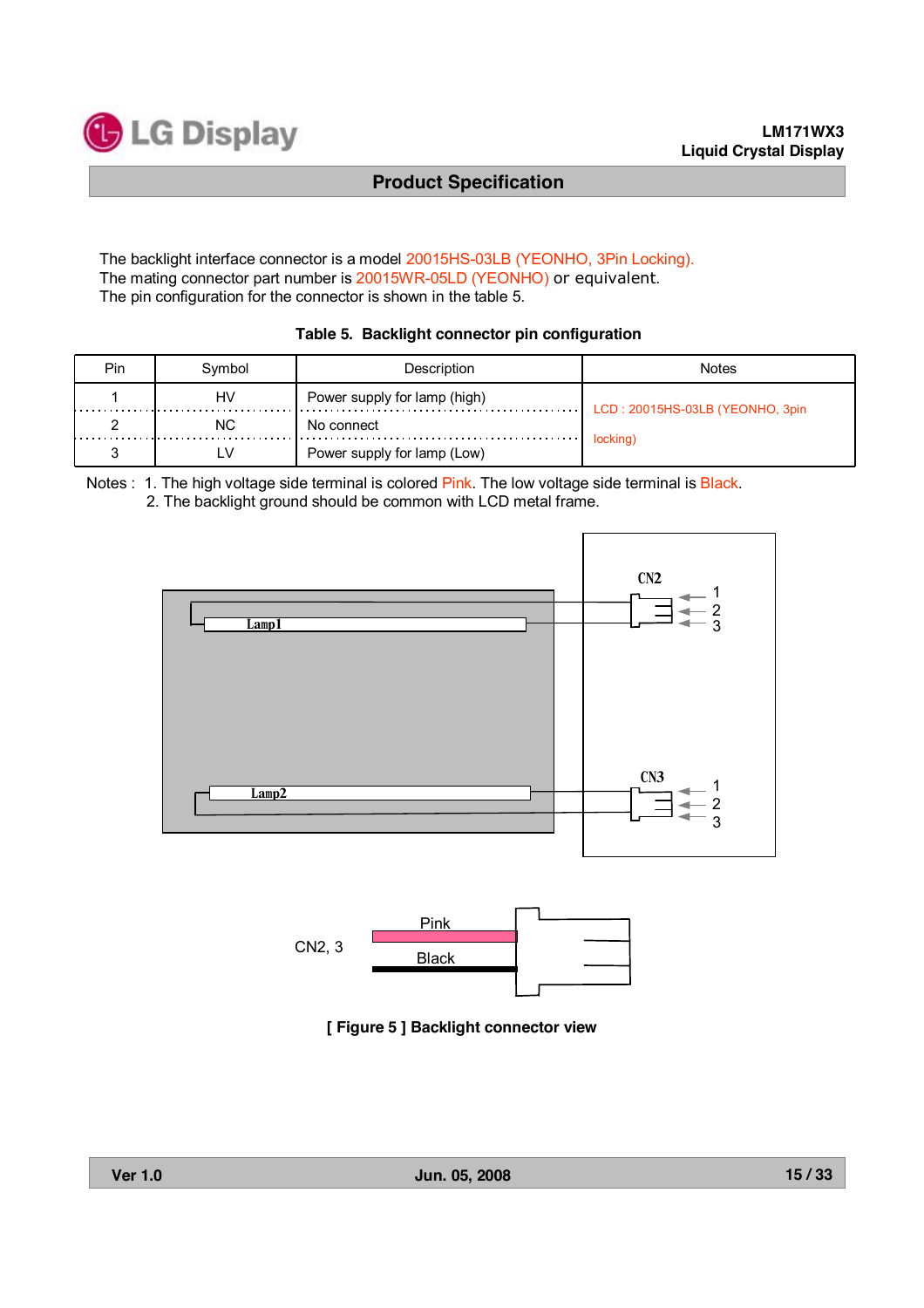

#### **3-3. Signal Timing Specifications**

This is the signal timing required at the input of the LVDS Transmitter. All of the interface signal timing should be satisfied with the following specifications for it's proper operation.

| <b>ITEM</b>      | Symbol                        |                 | Min                      | Typ                      | Max                      | Unit       | <b>Note</b>     |  |
|------------------|-------------------------------|-----------------|--------------------------|--------------------------|--------------------------|------------|-----------------|--|
|                  | Period                        | tclk            | 22.53                    | 18.78                    | 14.63                    | ns         | Pixel frequency |  |
| <b>DCLK</b>      | Frequency                     | fclk            | 43.375                   | 53.25                    | 68.375                   | <b>MHz</b> | : Typ.106.5MHz  |  |
|                  | Period                        | t <sub>HP</sub> | 936                      | 952                      | 968                      | tclk       |                 |  |
| Hsync            | Width                         | twh             | 72                       | 76                       | 76                       | tclk       |                 |  |
| Vsync            | Period                        | tv <sub>P</sub> | 929                      | 934                      | 942                      | tHP        |                 |  |
|                  | Frequency                     | $f_V$           | 50                       | 60                       | 75                       | Hz         |                 |  |
|                  | Width                         | twv             | 6                        | 6                        | 6                        | tHP        |                 |  |
|                  | Horizontal Valid              | thv             | 720                      | 720                      | 720                      |            |                 |  |
|                  | Horizontal Back Porch         | tHBP            | 108                      | 116                      | 124                      |            |                 |  |
|                  | <b>Horizontal Front Porch</b> | tHFP            | 36                       | 40                       | 48                       | tclk       |                 |  |
| DE               | $\overline{\phantom{a}}$      | $\blacksquare$  | $\overline{\phantom{a}}$ | $\overline{\phantom{a}}$ | $\overline{\phantom{a}}$ |            |                 |  |
| (Data<br>Enable) | <b>Vertical Valid</b>         | tw              | 900                      | 900                      | 900                      |            |                 |  |
|                  | <b>Vertical Back Porch</b>    | tvBP            | 20                       | 25                       | 33                       |            |                 |  |
|                  | <b>Vertical Front Porch</b>   | tvFP            | 3                        | 3                        | 3                        | tHP        |                 |  |
|                  |                               | $\overline{a}$  | $\overline{\phantom{a}}$ | $\overline{\phantom{a}}$ | $\overline{\phantom{0}}$ |            |                 |  |

#### **Table 6. Timing table**

Notes : 1. DE Only mode operation

- 2.  $t_{HFP}$  +  $t_{WH}$  +  $t_{HBP}$  < (1/2)  $t_{HV}$
- 3.  $t_{VFP}$  +  $t_{WV}$  +  $t_{VBP}$  <  $t_{H,max}/t_{V,min}$
- 4. tHFP, tWH and tHBP should be any times of a character number (8).
- 5. No variation of the total number of Hsync and DE in a frame is required for normal operation.
- 6. No variation of the total number of clock in a Hsync period for  $t_{VBP}$  is required for normal operation.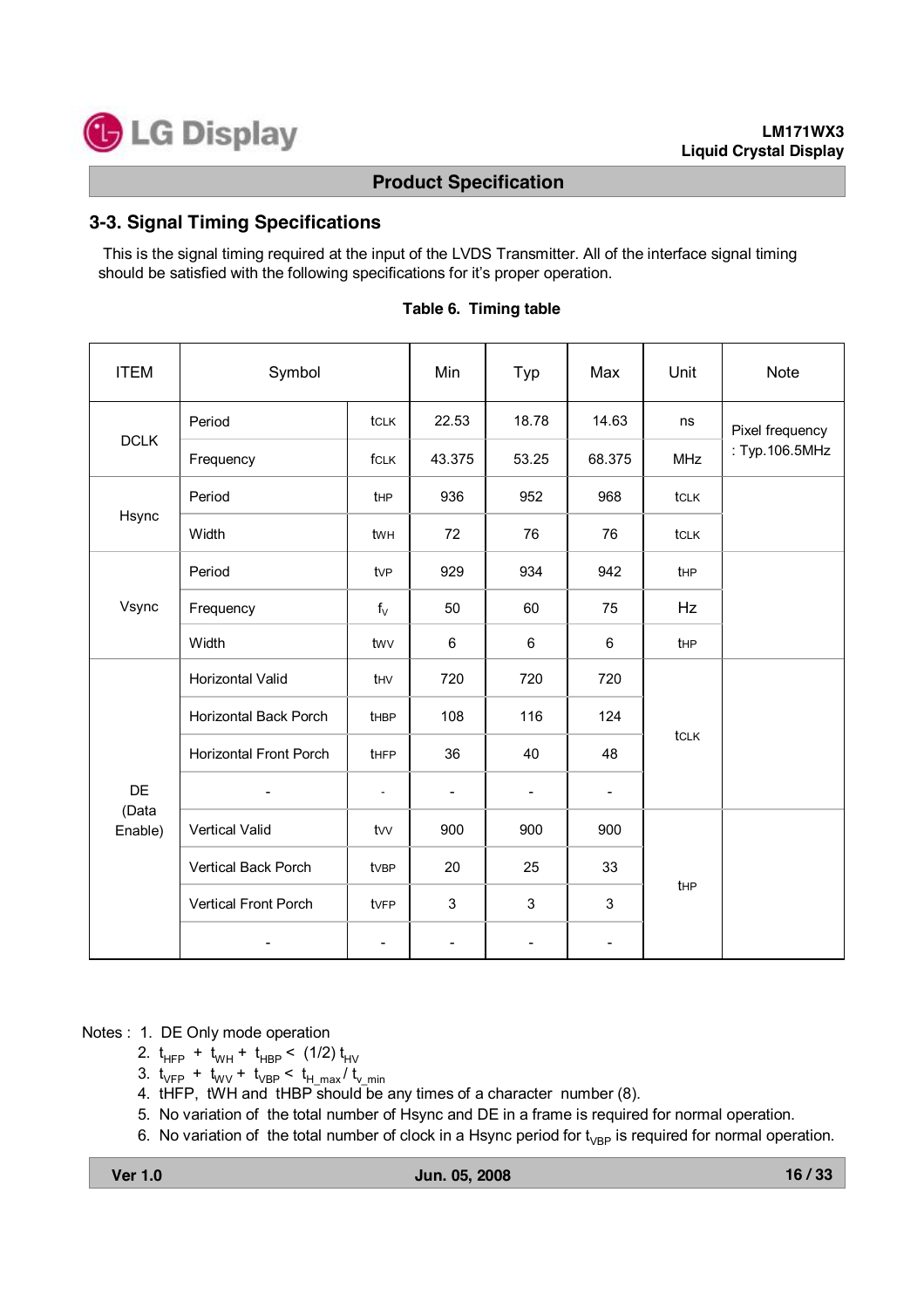

# **3-4. Signal Timing Waveforms**



**[ Figure 6 ] Signal timing waveforms**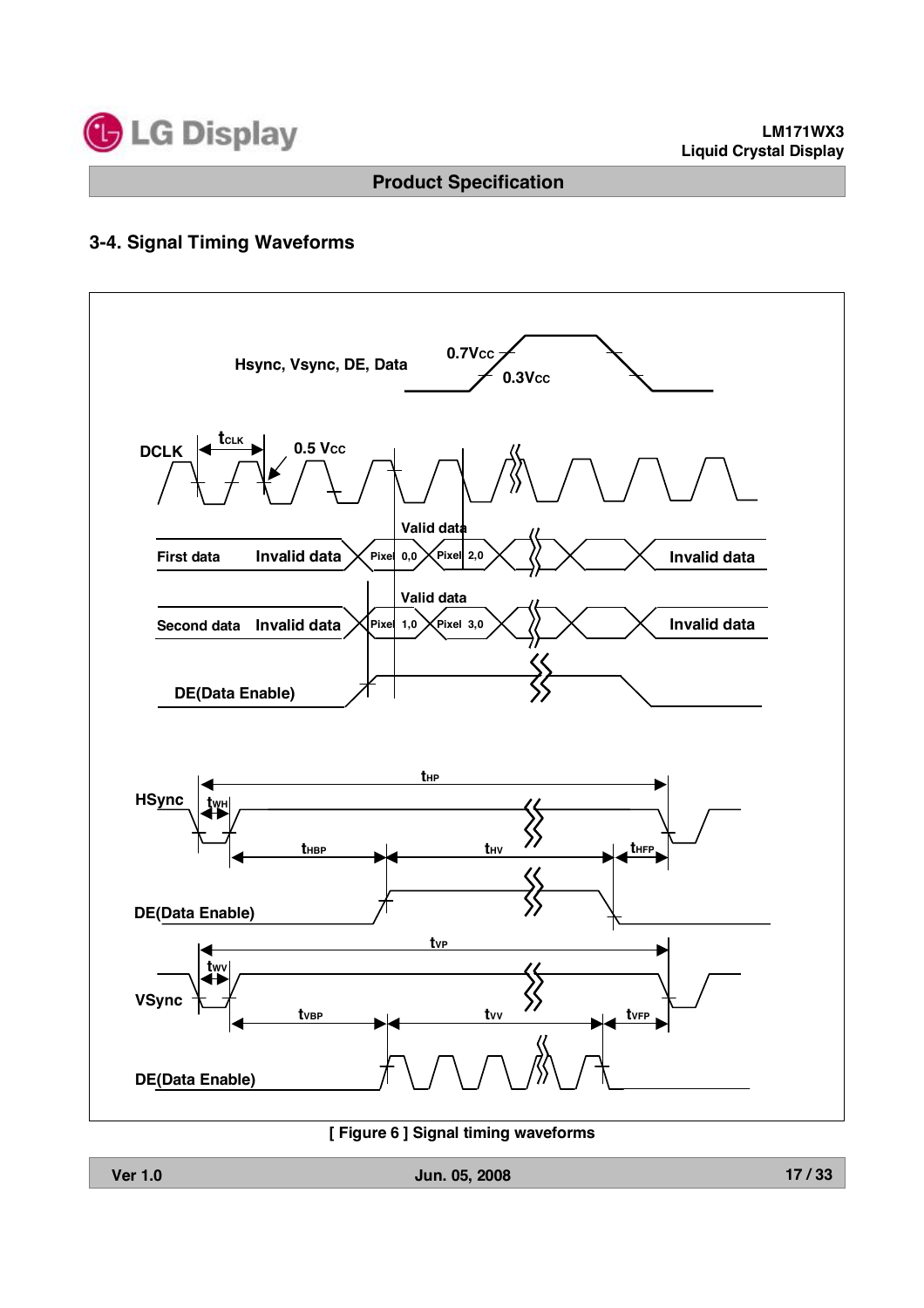

#### **3-5. Color Input Data Reference**

The brightness of each primary color(red,green and blue) is based on the 8-bit gray scale data input for the color ; the higher the binary input, the brighter the color. The table below provides a reference for color versus data input.

|                        |                                                                                                             |                                      |                                                                     |                                                                                      |                                                                        |                                                                        |                                                                      |                                                    |                                                                            |                                      |                                                                          |                                                        |                                                          |                                                                  | Input color data                                                                       |                                              |                                              |                                                      |                                                                                                      |                                                                                                |                                                                                                |                                                                              |                                                                                                |                                              |                                                |
|------------------------|-------------------------------------------------------------------------------------------------------------|--------------------------------------|---------------------------------------------------------------------|--------------------------------------------------------------------------------------|------------------------------------------------------------------------|------------------------------------------------------------------------|----------------------------------------------------------------------|----------------------------------------------------|----------------------------------------------------------------------------|--------------------------------------|--------------------------------------------------------------------------|--------------------------------------------------------|----------------------------------------------------------|------------------------------------------------------------------|----------------------------------------------------------------------------------------|----------------------------------------------|----------------------------------------------|------------------------------------------------------|------------------------------------------------------------------------------------------------------|------------------------------------------------------------------------------------------------|------------------------------------------------------------------------------------------------|------------------------------------------------------------------------------|------------------------------------------------------------------------------------------------|----------------------------------------------|------------------------------------------------|
| Color                  |                                                                                                             | <b>Red</b><br><b>MSB</b>             |                                                                     |                                                                                      |                                                                        |                                                                        | Green<br><b>LSB</b><br><b>MSB</b><br><b>LSB</b>                      |                                                    |                                                                            |                                      |                                                                          | <b>Blue</b><br><b>MSB</b><br><b>LSB</b>                |                                                          |                                                                  |                                                                                        |                                              |                                              |                                                      |                                                                                                      |                                                                                                |                                                                                                |                                                                              |                                                                                                |                                              |                                                |
|                        |                                                                                                             | R7                                   | R <sub>6</sub>                                                      | R5                                                                                   | R <sub>4</sub>                                                         | R <sub>3</sub>                                                         | R <sub>2</sub>                                                       | R <sub>1</sub>                                     | R <sub>0</sub>                                                             | G7                                   | G <sub>6</sub>                                                           | G5                                                     | G4                                                       | G <sub>3</sub>                                                   | G2                                                                                     | G <sub>1</sub> G <sub>0</sub>                |                                              | B7                                                   | B <sub>6</sub>                                                                                       | B <sub>5</sub>                                                                                 | <b>B4</b>                                                                                      | B <sub>3</sub>                                                               | B <sub>2</sub>                                                                                 | <b>B1</b>                                    | B <sub>0</sub>                                 |
| <b>Basic</b><br>colors | <b>Black</b><br>Red(255)<br>Green(255)<br><b>Blue(255)</b><br>Cyan<br>Magenta<br>Yellow<br>White            | 0<br>1<br>0<br>0<br>0<br>1<br>1<br>1 | 0<br>1<br>0<br>0<br>0<br>1<br>1<br>1                                | $\mathbf 0$<br>1<br>$\mathbf 0$<br>$\mathbf 0$<br>0<br>1<br>1<br>1                   | 0<br>1<br>0<br>0<br>0<br>1<br>1<br>1                                   | 0<br>1<br>0<br>0<br>0<br>1<br>1<br>1                                   | 0<br>1<br>0<br>$\mathbf 0$<br>0<br>1<br>1<br>1                       | 0<br>1<br>0<br>0<br>0<br>1<br>1<br>1               | 0<br>1<br>0<br>0<br>0<br>1<br>1<br>1                                       | 0<br>0<br>1<br>0<br>1<br>0<br>1<br>1 | 0<br>0<br>1<br>0<br>1<br>0<br>1<br>1                                     | 0<br>0<br>1<br>0<br>1<br>0<br>1<br>1                   | $\mathbf 0$<br>0<br>1<br>$\mathbf 0$<br>1<br>0<br>1<br>1 | 0<br>0<br>1<br>0<br>1<br>0<br>1<br>1                             | 0<br>0<br>1<br>$\mathbf 0$<br>1<br>0<br>1<br>1                                         | 0<br>0<br>1<br>0<br>1<br>0<br>1<br>1         | 0<br>0<br>1<br>$\pmb{0}$<br>1<br>0<br>1<br>1 | 0<br>0<br>$\mathbf 0$<br>1<br>1<br>1<br>0<br>1       | 0<br>0<br>0<br>1<br>1<br>1<br>0<br>1                                                                 | 0<br>0<br>0<br>1<br>1<br>1<br>0<br>1                                                           | 0<br>0<br>0<br>1<br>1<br>1<br>0<br>1                                                           | $\mathbf 0$<br>$\mathbf 0$<br>$\mathbf 0$<br>1<br>1<br>1<br>$\mathbf 0$<br>1 | 0<br>0<br>0<br>1<br>1<br>1<br>0<br>1                                                           | 0<br>0<br>0<br>1<br>1<br>1<br>0<br>1         | 0<br>0<br>0<br>1<br>1<br>1<br>$\mathbf 0$<br>1 |
| Red                    | Red(000) dark<br>Red(001)<br>Red(002)<br>Red(253)<br>Red(254)<br>Red(255) bright                            | 0<br>0<br>0<br>1<br>1<br>1           | 0<br>0<br>0<br>$\ddot{\cdot}$<br>1<br>1<br>1                        | 0<br>0<br>0<br>$\ddot{\cdot}$<br>1<br>1<br>1                                         | 0<br>0<br>0<br>$\ddot{\cdot}$<br>1<br>1<br>1                           | 0<br>0<br>0<br>t<br>1<br>1<br>1                                        | 0<br>0<br>0<br>$\ddot{\cdot}$<br>1<br>1<br>1                         | 0<br>0<br>1<br>İ<br>0<br>1<br>1                    | 0<br>1<br>0<br>$\ddot{\cdot}$<br>1<br>0<br>1                               | 0<br>0<br>0<br>0<br>0<br>0           | 0<br>0<br>0<br>$\ddot{\cdot}$<br>0<br>0<br>$\overline{0}$                | 0<br>0<br>0<br>İ<br>0<br>0<br>0                        | 0<br>0<br>0<br>$\ddot{\cdot}$<br>$\mathbf 0$<br>0<br>0   | 0<br>0<br>0<br>$\ddot{\cdot}$<br>0<br>0<br>0                     | 0<br>0<br>0<br>İ<br>0<br>0<br>0                                                        | 0<br>0<br>0<br>$\ddot{\cdot}$<br>0<br>0<br>0 | 0<br>0<br>0<br>$\pmb{0}$<br>0<br>0           | 0<br>0<br>$\mathbf 0$<br>j.<br>$\mathbf 0$<br>0<br>0 | 0<br>$\mathbf 0$<br>$\mathbf 0$<br>$\ddot{\cdot}$<br>$\mathbf 0$<br>$\overline{0}$<br>$\overline{0}$ | 0<br>0<br>$\mathbf 0$<br>$\ddot{\cdot}$<br>0<br>$\mathbf 0$<br>$\overline{0}$                  | 0<br>0<br>0<br>j.<br>0<br>0<br>0                                                               | 0<br>0<br>0<br>$\ddot{\cdot}$<br>$\pmb{0}$<br>$\mathbf 0$<br>0               | 0<br>0<br>0<br>¢<br>0<br>0<br>0                                                                | 0<br>0<br>0<br>$\ddot{\cdot}$<br>0<br>0<br>0 | 0<br>0<br>0<br>0<br>0<br>0                     |
| Green                  | Green(000)dark<br>Green(001)<br>Green(002)<br>Green(253)<br>Green(254)<br>Green(255)bright                  | 0<br>0<br>0<br>0<br>0<br>0           | 0<br>0<br>0<br>$\cdot$<br>$\cdot$<br>0<br>0<br>0                    | 0<br>$\mathbf 0$<br>0<br>$\ddot{\cdot}$<br>$\mathbf 0$<br>$\mathbf 0$<br>$\mathbf 0$ | $\mathbf 0$<br>0<br>0<br>$\ddot{\cdot}$<br>$\mathbf 0$<br>0<br>0       | 0<br>0<br>0<br>Ì,<br>0<br>0<br>0                                       | $\pmb{0}$<br>0<br>0<br>$\ddot{\phantom{a}}$<br>0<br>0<br>$\mathbf 0$ | 0<br>0<br>0<br>$\ddot{\phantom{a}}$<br>0<br>0<br>0 | 0<br>0<br>0<br>ä,<br>0<br>0<br>0                                           | 0<br>0<br>0<br>ä,<br>1<br>1<br>1     | $\pmb{0}$<br>$\mathbf 0$<br>$\mathbf 0$<br>$\ddot{\cdot}$<br>1<br>1<br>1 | 0<br>0<br>0<br>$\blacksquare$<br>1<br>1<br>1           | 0<br>0<br>0<br>İ<br>1<br>1<br>1                          | 0<br>$\mathsf 0$<br>$\mathbf 0$<br>$\ddot{\cdot}$<br>1<br>1<br>1 | $\mathbf 0$<br>0<br>$\mathbf 0$<br>×,<br>1<br>1<br>1                                   | 0<br>0<br>1<br>$\ddot{\cdot}$<br>0<br>1<br>1 | 0<br>1<br>0<br>$\cdot$<br>1<br>0<br>1        | 0<br>0<br>0<br>٠<br>0<br>0<br>$\overline{0}$         | 0<br>0<br>0<br>$\ddot{\cdot}$<br>0<br>0<br>$\overline{0}$                                            | $\mathbf 0$<br>$\mathbf 0$<br>$\mathbf 0$<br>$\ddot{\cdot}$<br>$\mathbf 0$<br>0<br>$\mathbf 0$ | 0<br>$\mathbf 0$<br>$\mathbf 0$<br>$\blacksquare$<br>$\mathbf 0$<br>$\mathbf 0$<br>$\mathbf 0$ | 0<br>0<br>0<br>ä,<br>0<br>0<br>0                                             | $\mathbf 0$<br>$\mathbf 0$<br>$\mathbf 0$<br>$\ddot{\cdot}$<br>$\mathbf 0$<br>0<br>$\mathbf 0$ | 0<br>0<br>0<br>0<br>0<br>0                   | 0<br>0<br>0<br>Ì,<br>$\mathbf 0$<br>0<br>0     |
| <b>Blue</b>            | Blue(000) dark<br>Blue(001)<br><b>Blue(002)</b><br><b>Blue(253)</b><br><b>Blue(254)</b><br>Blue(255) bright | 0<br>0<br>0<br>0<br>0<br>0           | $\mathbf 0$<br>$\mathbf 0$<br>0<br>$\cdot$<br>$\mathbf 0$<br>0<br>0 | 0<br>$\mathbf 0$<br>0<br>ä,<br>0<br>0<br>0                                           | $\mathbf 0$<br>0<br>0<br>$\ddot{\phantom{a}}$<br>$\mathbf 0$<br>0<br>0 | $\mathbf 0$<br>0<br>0<br>$\ddot{\phantom{a}}$<br>$\mathbf 0$<br>0<br>0 | 0<br>0<br>0<br>$\ddot{\phantom{a}}$<br>$\mathbf 0$<br>0<br>0         | 0<br>0<br>0<br>$\ddot{\phantom{a}}$<br>0<br>0<br>0 | $\pmb{0}$<br>$\pmb{0}$<br>0<br>$\blacksquare$<br>ä,<br>$\pmb{0}$<br>0<br>0 | $\mathbf 0$<br>0<br>0<br>0<br>0<br>0 | $\pmb{0}$<br>0<br>0<br>$\cdot$<br>÷<br>0<br>0<br>0                       | 0<br>$\mathbf 0$<br>0<br>$\blacksquare$<br>0<br>0<br>0 | 0<br>0<br>0<br>$\blacksquare$<br>0<br>0<br>0             | 0<br>0<br>0<br>$\ddot{\phantom{a}}$<br>0<br>0<br>0               | $\mathbf 0$<br>$\mathbf 0$<br>0<br>$\ddot{\phantom{0}}$<br>×,<br>$\mathbf 0$<br>0<br>0 | $\mathsf 0$<br>0<br>0<br>Ì.<br>0<br>0<br>0   | 0<br>0<br>0<br>0<br>0<br>0                   | $\mathbf 0$<br>$\mathbf 0$<br>0<br>ä,<br>1<br>1<br>1 | $\mathbf 0$<br>$\mathbf 0$<br>0<br>$\ddot{\phantom{a}}$<br>÷<br>1<br>1<br>1                          | $\mathbf 0$<br>$\mathbf 0$<br>0<br>$\ddot{\cdot}$<br>1<br>1<br>1                               | $\mathbf 0$<br>$\mathbf 0$<br>0<br>$\epsilon$<br>1<br>1<br>1                                   | 0<br>$\mathbf 0$<br>0<br>$\overline{\phantom{a}}$<br>ł,<br>1<br>1<br>1       | 0<br>0<br>0<br>$\blacksquare$<br>÷<br>1<br>1<br>1                                              | 0<br>0<br>1<br>$\blacksquare$<br>0<br>1<br>1 | 0<br>1<br>$\mathbf 0$<br>×,<br>1<br>0<br>1     |

| Table 7. Color data reference |
|-------------------------------|
|-------------------------------|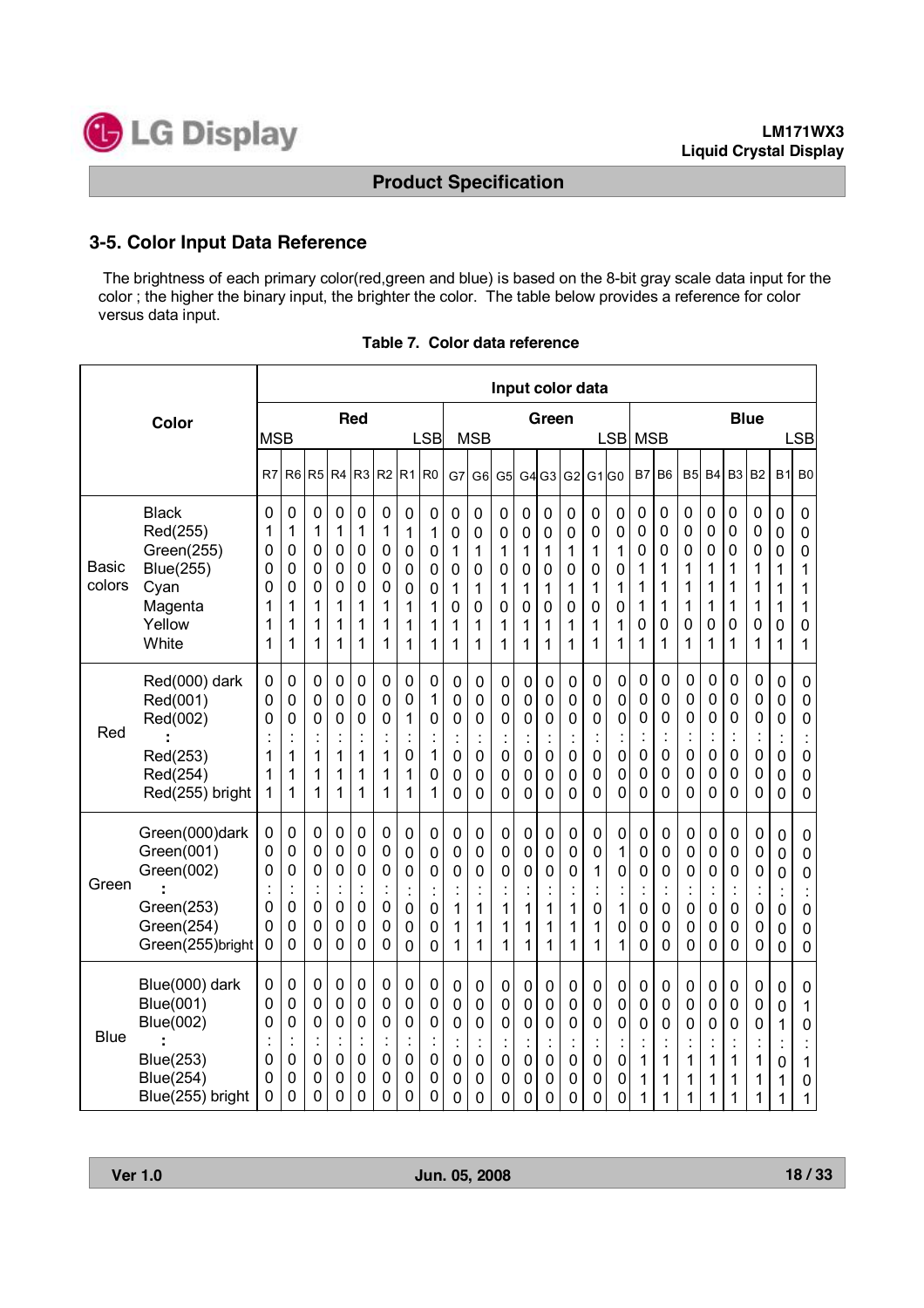

#### **3-6. Power Sequence**



**[ Figure 7 ] Power sequence**

|                  |      | <b>Values</b> |      |              |  |  |  |  |  |
|------------------|------|---------------|------|--------------|--|--|--|--|--|
| <b>Parameter</b> | Min. | Typ.          | Max. | <b>Units</b> |  |  |  |  |  |
|                  |      |               |      |              |  |  |  |  |  |
|                  | 0.5  |               | 10   | ms           |  |  |  |  |  |
| $T_{2}$          | 0.01 |               | 50   | ms           |  |  |  |  |  |
| $\mathsf{I}_3$   | 500  |               |      | ms           |  |  |  |  |  |
| $T_{4}$          | 200  |               |      | ms           |  |  |  |  |  |
| $\mathsf{T}_5$   | 0.01 |               | 50   | ms           |  |  |  |  |  |
| ۱,               | 500  |               |      | ms           |  |  |  |  |  |

#### **Table 8. Power sequence time delay**

- Notes : 1. Please avoid floating state of interface signal at invalid period.
	- 2. When the interface signal is invalid, be sure to pull down the power supply for LCD  $V_{CC}$  to 0V.
	- 3. Lamp power must be turn on after power supply for LCD and interface signals are valid.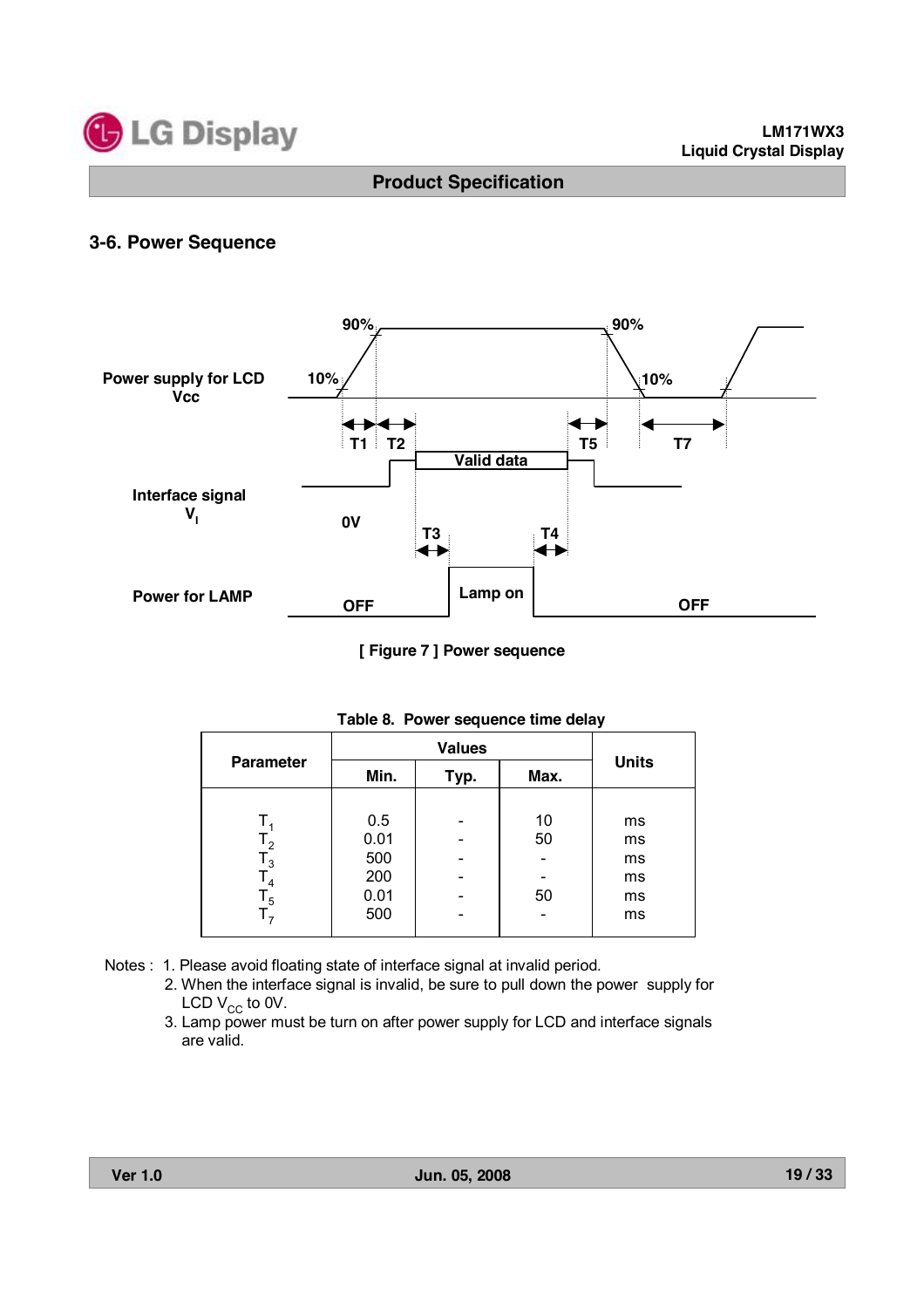

# **3-7. V<sub>cc</sub> Power Dip Condition**



**[ Figure 8 ] Power dip condition**

1) Dip condition

$$
3.5V \leq V_{CC} < 4.5V \ , \ t_d \leq 20ms
$$

$$
2) V_{\rm CC} < 3.5 V
$$

 $V_{CC}$ -dip conditions should also follow the Power On/Off conditions for supply voltage.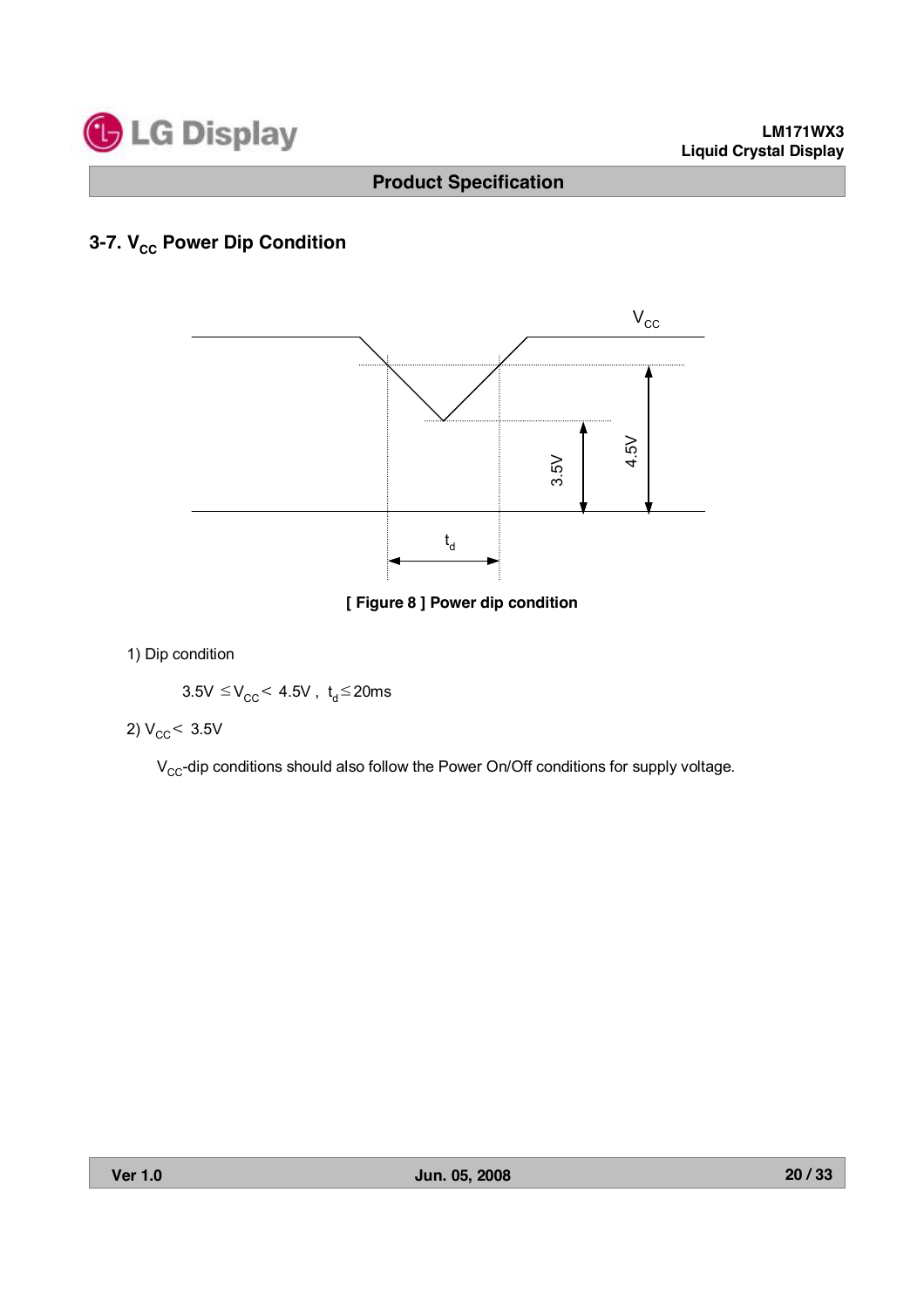

# **4. Optical Specifications**

Optical characteristics are determined after the unit has been 'ON' and stable for approximately 30 minutes in a dark environment at 25 °C. The values specified are measured at an approximate distance 50cm from the LCD surface at a viewing angle of  $\Phi$  and  $\theta$  equal to 0 °.

Figure. 9 presents additional information concerning the measurement equipment and method.



**[Figure 9] Optical characteristic measurement equipment and method**

Table 9. Optical characteristics (Ta=25 °C, V<sub>cc</sub>=5.0V, f<sub>V</sub>=60Hz Dclk=106.5MHz, I<sub>BL</sub>=8.0mArms)

| <b>Parameter</b>                                                                                                                                                     | <b>Symbol</b>                                      |                      | <b>Values</b>        |                | <b>Units</b>      | <b>Notes</b>   |  |
|----------------------------------------------------------------------------------------------------------------------------------------------------------------------|----------------------------------------------------|----------------------|----------------------|----------------|-------------------|----------------|--|
|                                                                                                                                                                      |                                                    | Min.                 | Typ.                 | Max.           |                   |                |  |
| Contrast ratio                                                                                                                                                       | <b>CR</b>                                          | 500                  | 800                  |                |                   | 1              |  |
| Surface luminance, white                                                                                                                                             | $L_{WH}$                                           | 200                  | 250                  |                | cd/m <sup>2</sup> | $\overline{2}$ |  |
| Luminance uniformity                                                                                                                                                 | $\triangle L_{\text{o}}$                           | 75                   |                      |                | %                 | 3              |  |
| Response time<br>Rise time<br>Decay time                                                                                                                             | Tr<br>$Tr_R$<br>Tr <sub>D</sub>                    |                      | $\frac{8}{6}$        | 5<br>11        | ms                | 4              |  |
| CIE color coordinates<br>Red                                                                                                                                         | XR<br><b>YR</b>                                    |                      | 0.609<br>0.339       |                |                   |                |  |
| Green                                                                                                                                                                | XG<br>YG                                           | $_{-0.03}^{Typ}$     | 0.307<br>0.592       | $Typ$<br>+0.03 |                   |                |  |
| <b>Blue</b>                                                                                                                                                          | <b>XB</b><br><b>YB</b>                             |                      | 0.150<br>0.095       |                |                   |                |  |
| White                                                                                                                                                                | <b>XW</b><br>YW                                    |                      | 0.313<br>0.329       |                |                   |                |  |
| Viewing angle (by $CR \ge 10$ )<br>X axis, right( $\phi$ =0°)<br>X axis, left ( $\phi$ =180°)<br>Y axis, up $(\phi = 90^\circ)$<br>Y axis, down $(\phi = 270^\circ)$ | $\theta$ r<br>$\theta$<br>$\theta$ u<br>$\theta$ d | 70<br>70<br>60<br>70 | 85<br>85<br>65<br>85 |                | degree            | 5              |  |
| Viewing angle (by $CR \ge 5$ )<br>X axis, right( $\phi$ =0°)<br>X axis, left ( $\phi$ =180°)<br>Y axis, up ( $\phi$ =90°)<br>Y axis, down $(\phi = 270^\circ)$       | $\theta$ r<br>$\theta$<br>$\theta$ u<br>$\theta$ d | 75<br>75<br>70<br>70 | 88<br>88<br>85<br>85 |                | degree            |                |  |
| Relative brightness<br>Luminance uniformity -<br>Angular dependence (TCO'99)                                                                                         |                                                    |                      |                      | 1.7            |                   | 6<br>Figure 10 |  |
| Crosstalk<br>Gray scale                                                                                                                                              |                                                    | 1.9                  | 2.2                  | 1.5<br>2.5     | $\%$              | Figure 13      |  |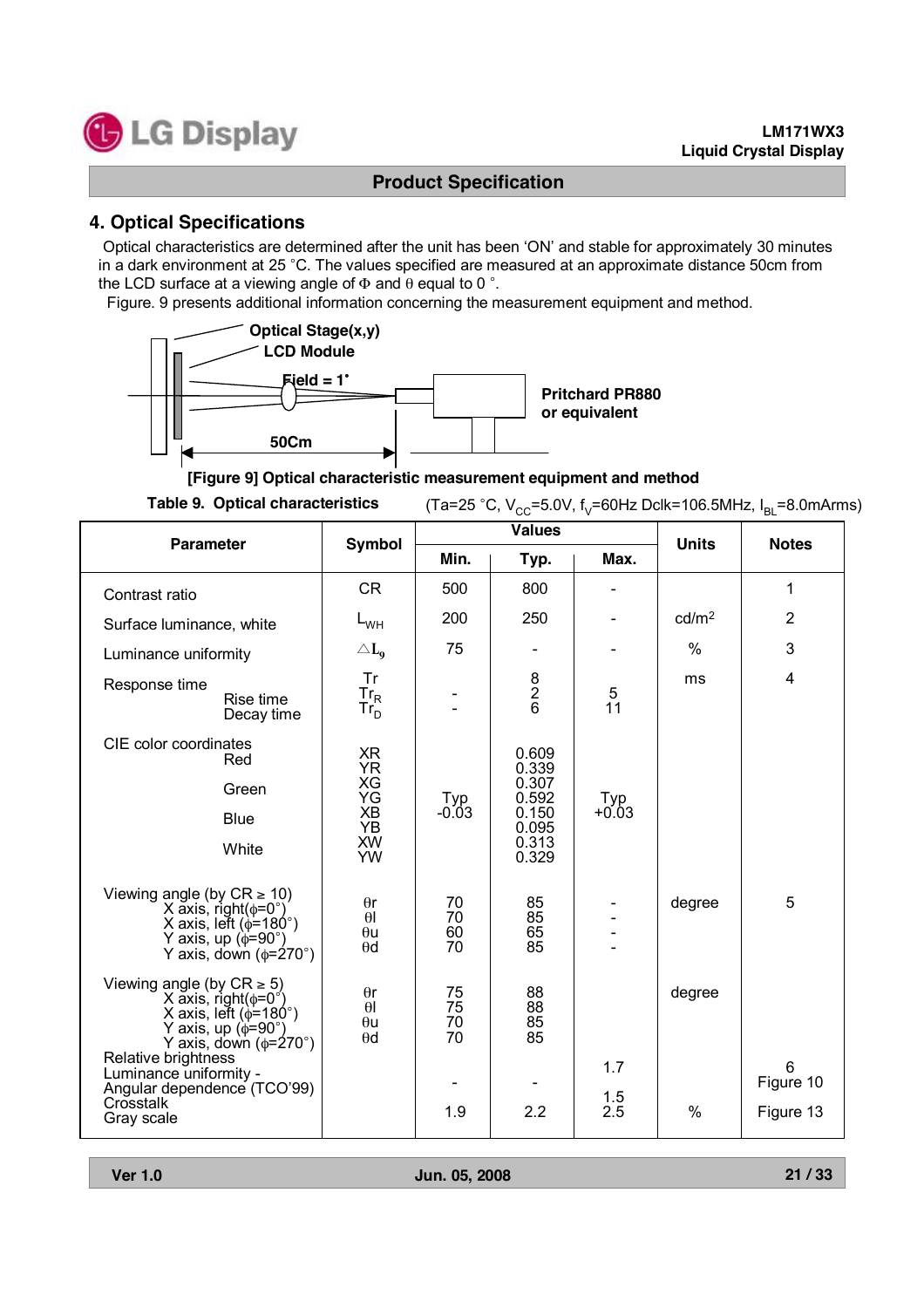

#### **LM171WX3 Liquid Crystal Display**

#### **Product Specification**

1. Contrast ratio(CR) is defined mathematically as : Surface luminance with all white pixels

Contrast ratio =

Surface luminance with all black pixels

- 2. Surface luminance is the center point across the LCD surface 50cm from the surface with all pixels displaying white. For more information see [ Figure 10 ]. When  $I_{BL}$ =8.0mA,  $L_{WH}$ =200cd/m<sup>2</sup>(Min.) 250cd/m<sup>2</sup>(Typ.)
- 3. The uniformity in surface luminance,  $\triangle L_{9}$  is determined by measuring  $L_{ON}$  at any point in test area. But the management of  $\triangle L_{9}$  is determined by measuring Lon at each test position 1 through 9, and then dividing the maximum  $L_{ON}$  of 9 points luminance by minimum  $L_{ON}$  of 9 points luminance. For more information see [ Figure 10 ].  $\triangle L_9$ = Minimum (L<sub>ON1</sub>, L<sub>ON2</sub>, ….. L<sub>ON9</sub>) ÷ Maximum (L<sub>ON1</sub>, L<sub>ON2</sub>, ….. L<sub>ON9</sub>) × 100 (%)
- 4. Response time is the time required for the display to transition from white to black(Rise Time,  $Tr_R$ ) and from black to white(Decay Time,  $Tr_D$ ). For additional information see [ Figure 11 ]. The sampling rate is 2,500 sample/sec.
- 5. Viewing angle is the angle at which the contrast ratio is greater than 10. The angles are determined for the horizontal or x axis and the vertical or y axis with respect to the z axis which is normal to the LCD surface. For more information see Figure 12 .
- 6. Gray scale specification

| Table TU. Gray scale |                        |  |  |  |  |  |  |  |  |  |  |
|----------------------|------------------------|--|--|--|--|--|--|--|--|--|--|
| <b>Gray level</b>    | Luminance(%)<br>(Typ.) |  |  |  |  |  |  |  |  |  |  |
| L0                   | 0.12                   |  |  |  |  |  |  |  |  |  |  |
| L31                  | 1.2                    |  |  |  |  |  |  |  |  |  |  |
| L63                  | 4.57                   |  |  |  |  |  |  |  |  |  |  |
| L95                  | 11.3                   |  |  |  |  |  |  |  |  |  |  |
| L127                 | 21.4                   |  |  |  |  |  |  |  |  |  |  |
| L159                 | 35.2                   |  |  |  |  |  |  |  |  |  |  |
| L191                 | 52.8                   |  |  |  |  |  |  |  |  |  |  |
| L223                 | 74.4                   |  |  |  |  |  |  |  |  |  |  |
| L255                 | 100                    |  |  |  |  |  |  |  |  |  |  |

#### **Table 10. Gray scale**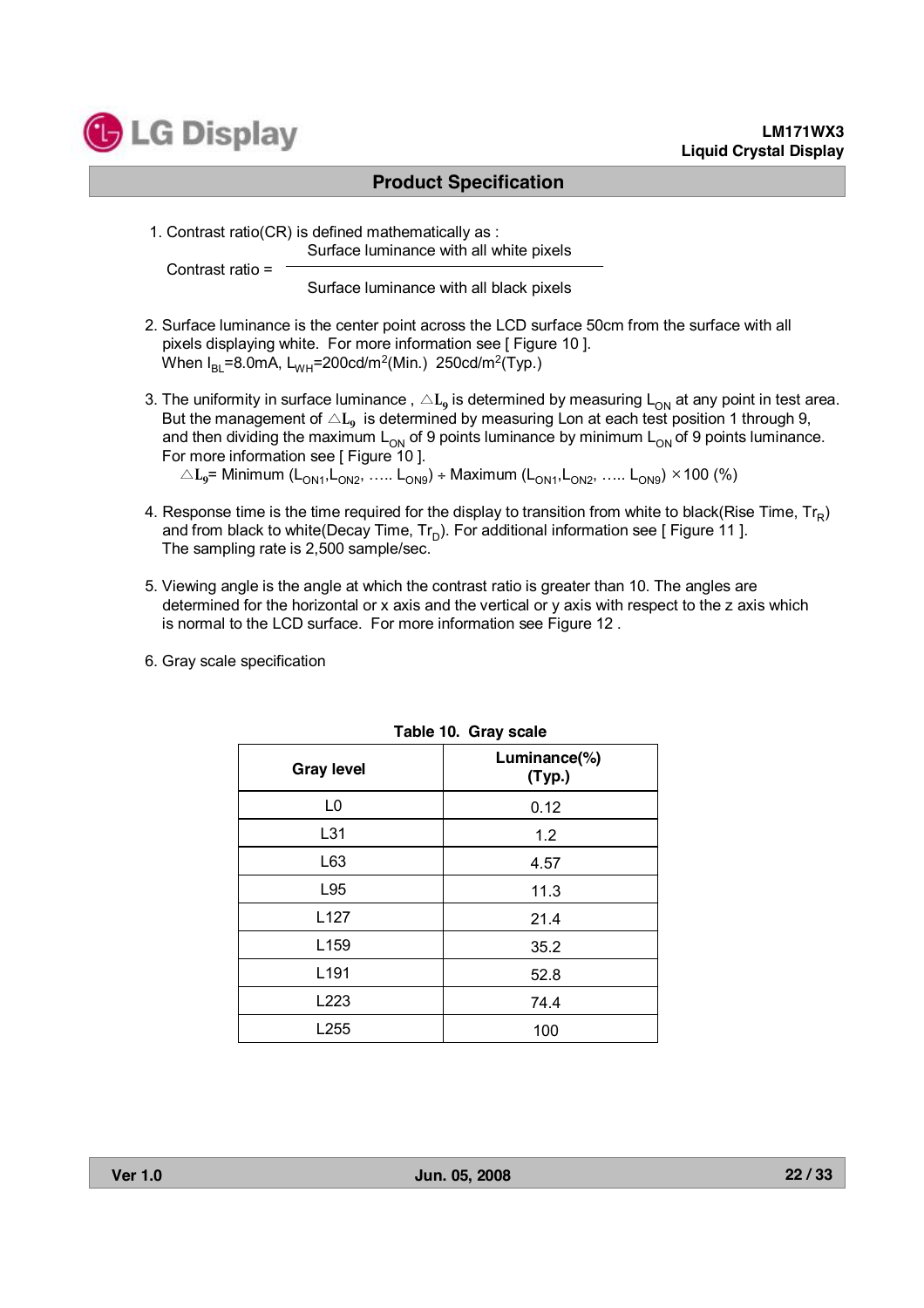

#### **Figure 10. Luminance measuring point**



TCO '99 Luminance uniformity – angular dependence, is the capacity of the VDU to present the same luminance level independently of the viewing direction. The angular-dependent luminance uniformity is calculated as the ratio of maximum luminance to minimum luminance in the specified measurement areas. H



#### **Figure 11. Response time**

The response time is defined as the following Figure and shall be measured by switching the input signal for "black" and "white".



**23 / 33**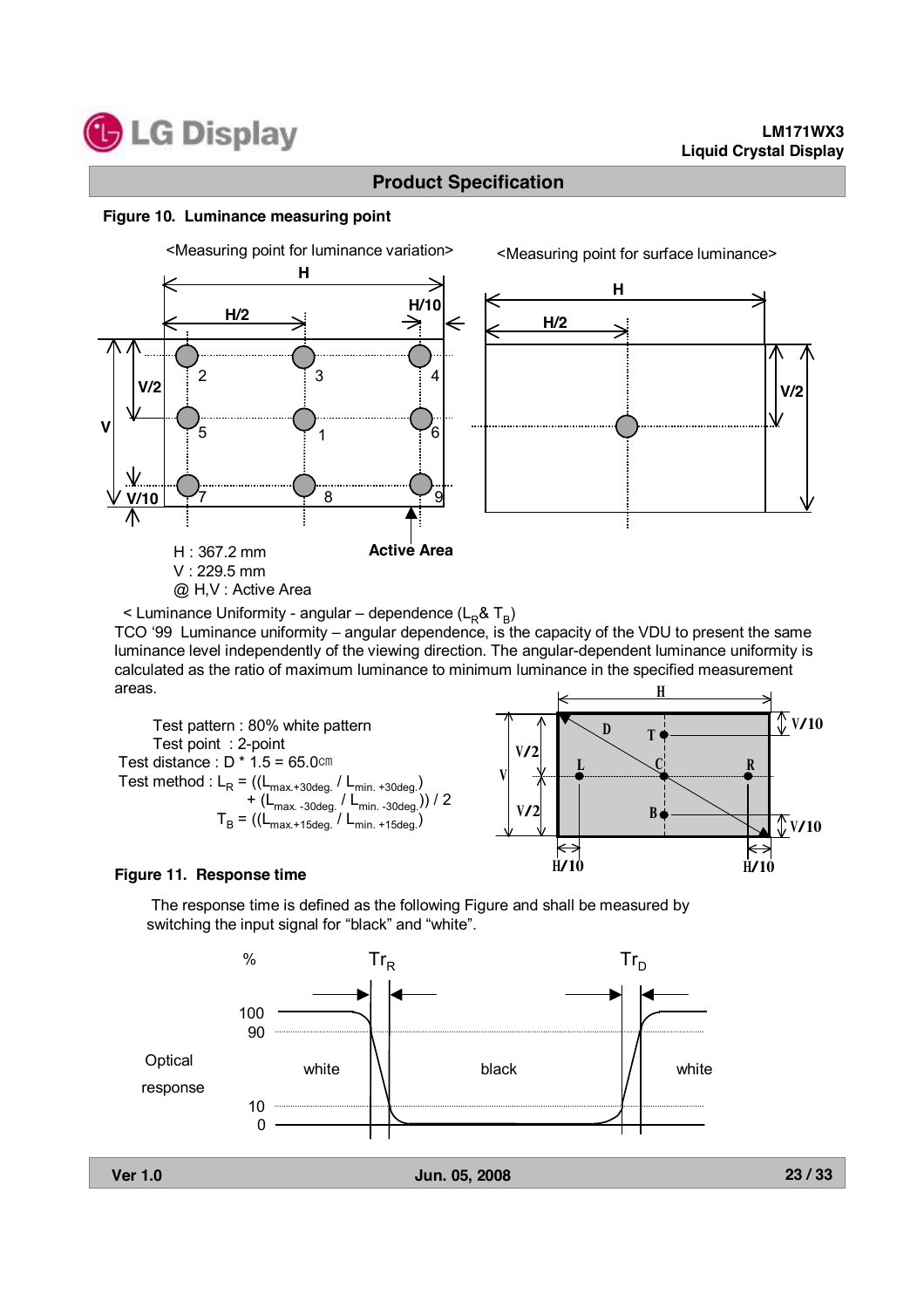

#### **Figure 12. Viewing angle**

<Dimension of viewing angle range>



#### **Figure 13. Crosstalk**



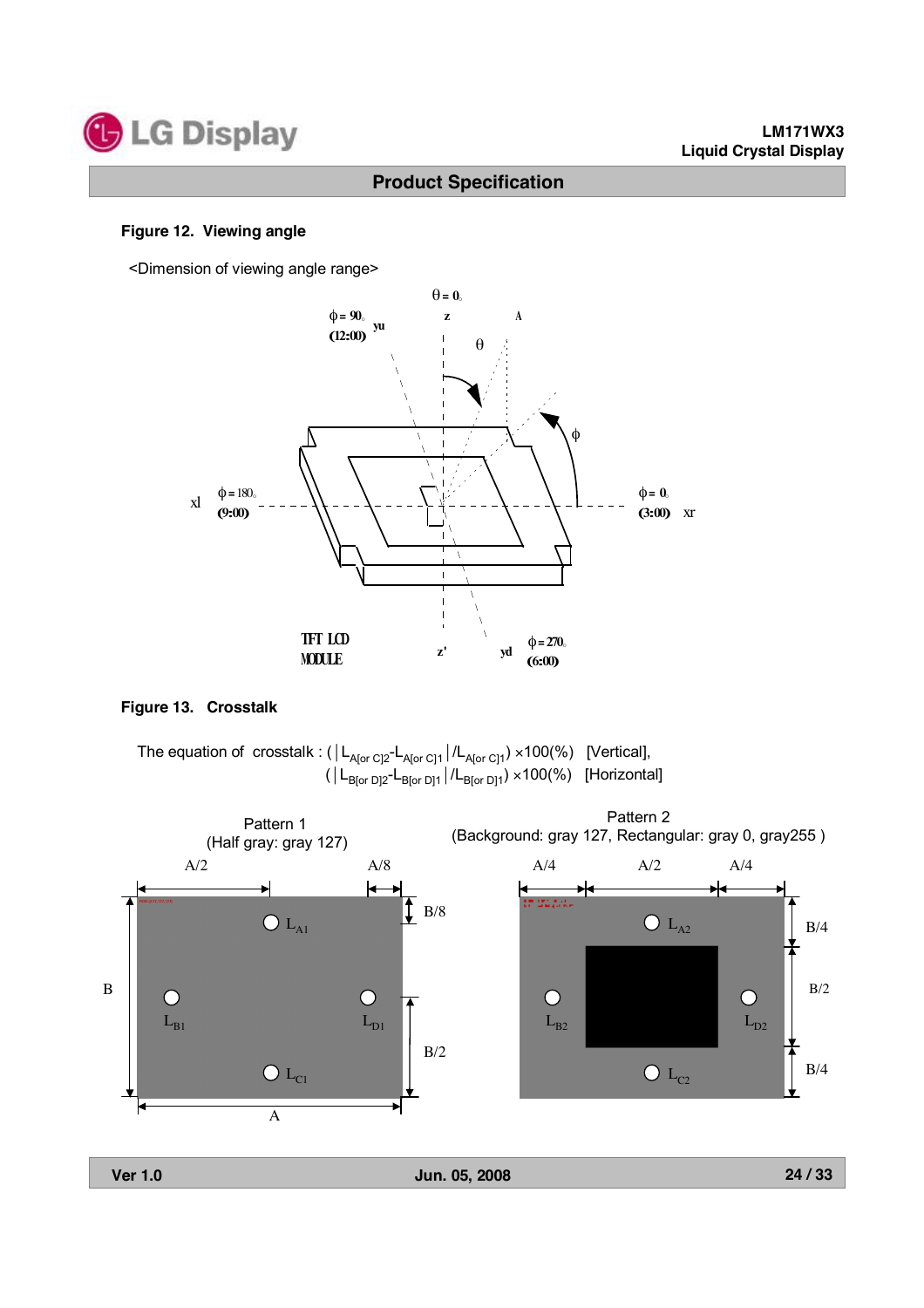

# **5. Mechanical Characteristics**

Table 11. provides general mechanical characteristics for the model LM171WX3-TLC1. Please refer to Figure 14,15 regarding the detailed mechanical drawing of the LCD.

|                     | Horizontal                                                           | 389.2mm  |  |  |  |  |
|---------------------|----------------------------------------------------------------------|----------|--|--|--|--|
| Outline Dimension   | Vertical                                                             | 254.5mm  |  |  |  |  |
|                     | Depth                                                                | 11.5mm   |  |  |  |  |
| Bezel Area          | Horizontal                                                           | 370.6 mm |  |  |  |  |
|                     | Vertical                                                             | 232.9 mm |  |  |  |  |
|                     | Horizontal                                                           | 367.2mm  |  |  |  |  |
| Active Display Area | Vertical                                                             | 229.5mm  |  |  |  |  |
| Weight              | 1360 g(Typ.), 1,430 g(Max.)                                          |          |  |  |  |  |
| Surface Treatment   | Hard coating(3H)<br>Anti-glare(12%) treatment of the front polarizer |          |  |  |  |  |

#### **Table 11. Mechanical characteristics**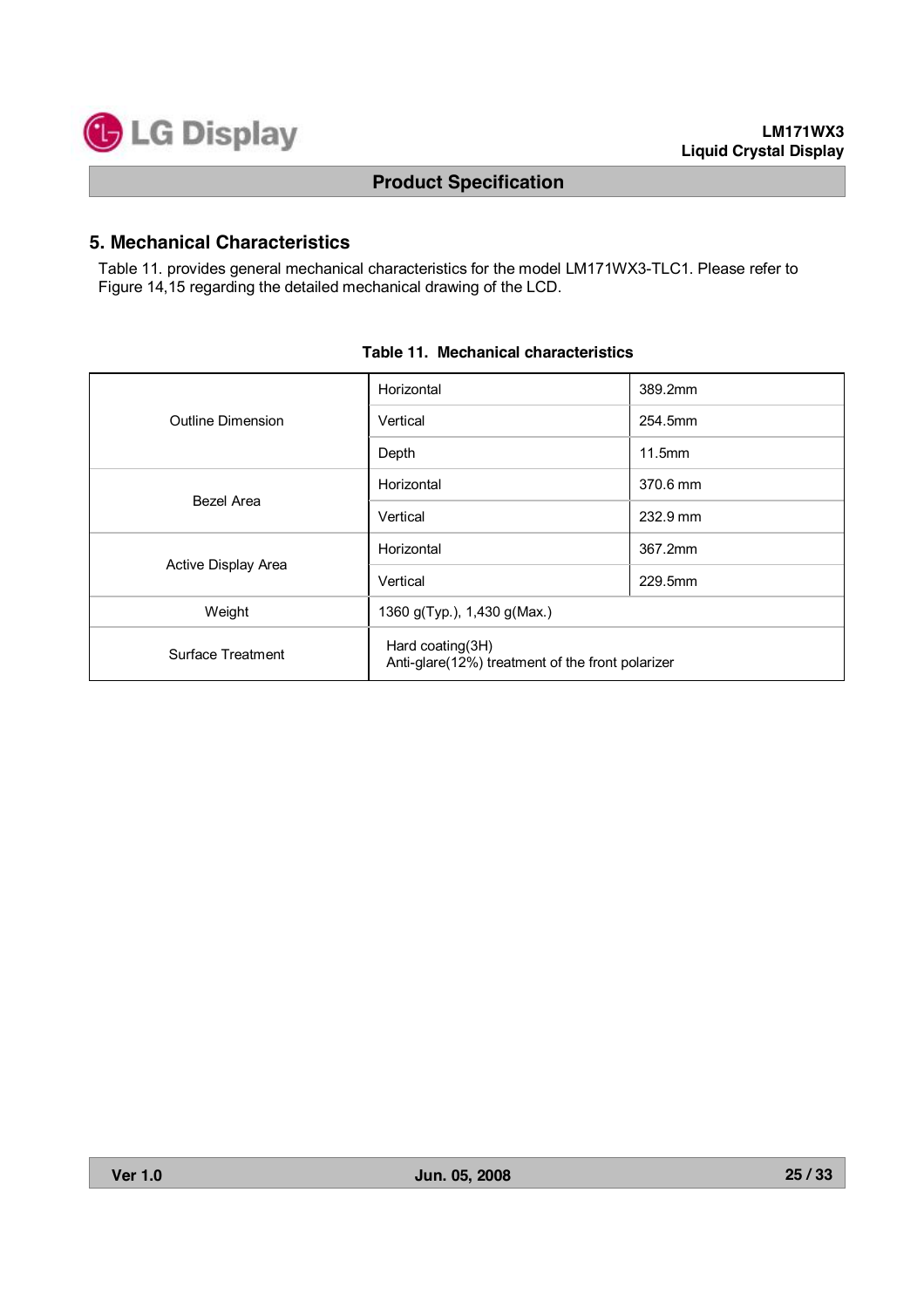

#### **LM171WX3 Liquid Crystal Display**

# **Product Specification**

#### **Figure 14. Front view**

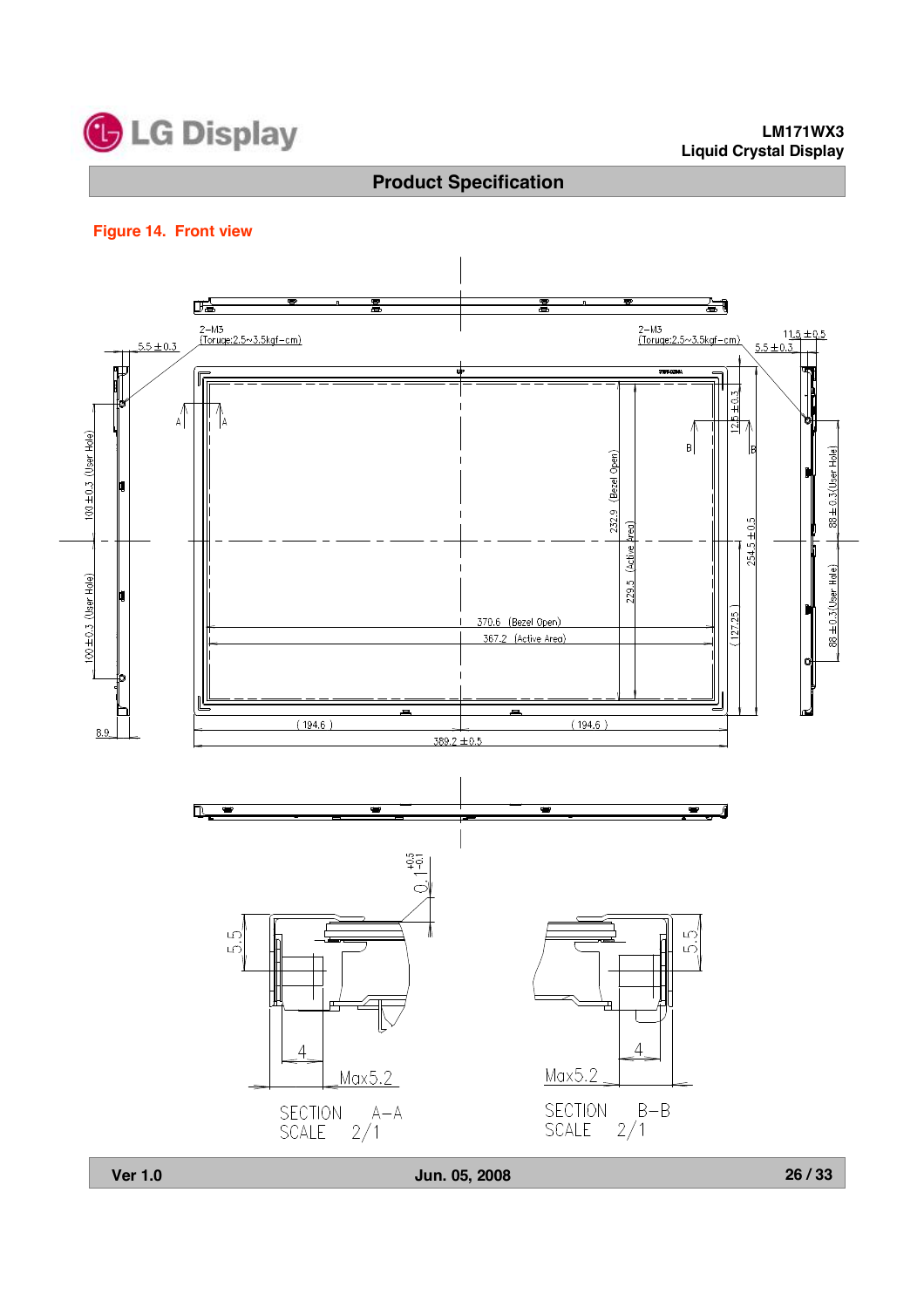

#### **LM171WX3 Liquid Crystal Display**

#### **Product Specification**

#### **Figure 15. Rear view**



#### **NOTES**

- 1. Unspecified tolerances to be ±0.5
- 2. Backlight wires and contraction tubes are excluded from outline dimensions.
- 3. Tilt and partial disposition tolerance of display area as following.
	- $(1)$  Y-Direction :  $|A-B| < 1.0$
	- (2)  $X-Direction$   $|C-D| \le 1.0$



- 4. Do not wind conductive tape around the backlight wires.
- 5. Lamp Connector Specification.
	- : YEONHO 20015HS-03LB Only.
- 6. I/F Connector Specification : AL230F-ALG1D-P or Equivalent.

#### **Ver 1.0 Jun. 05, 2008**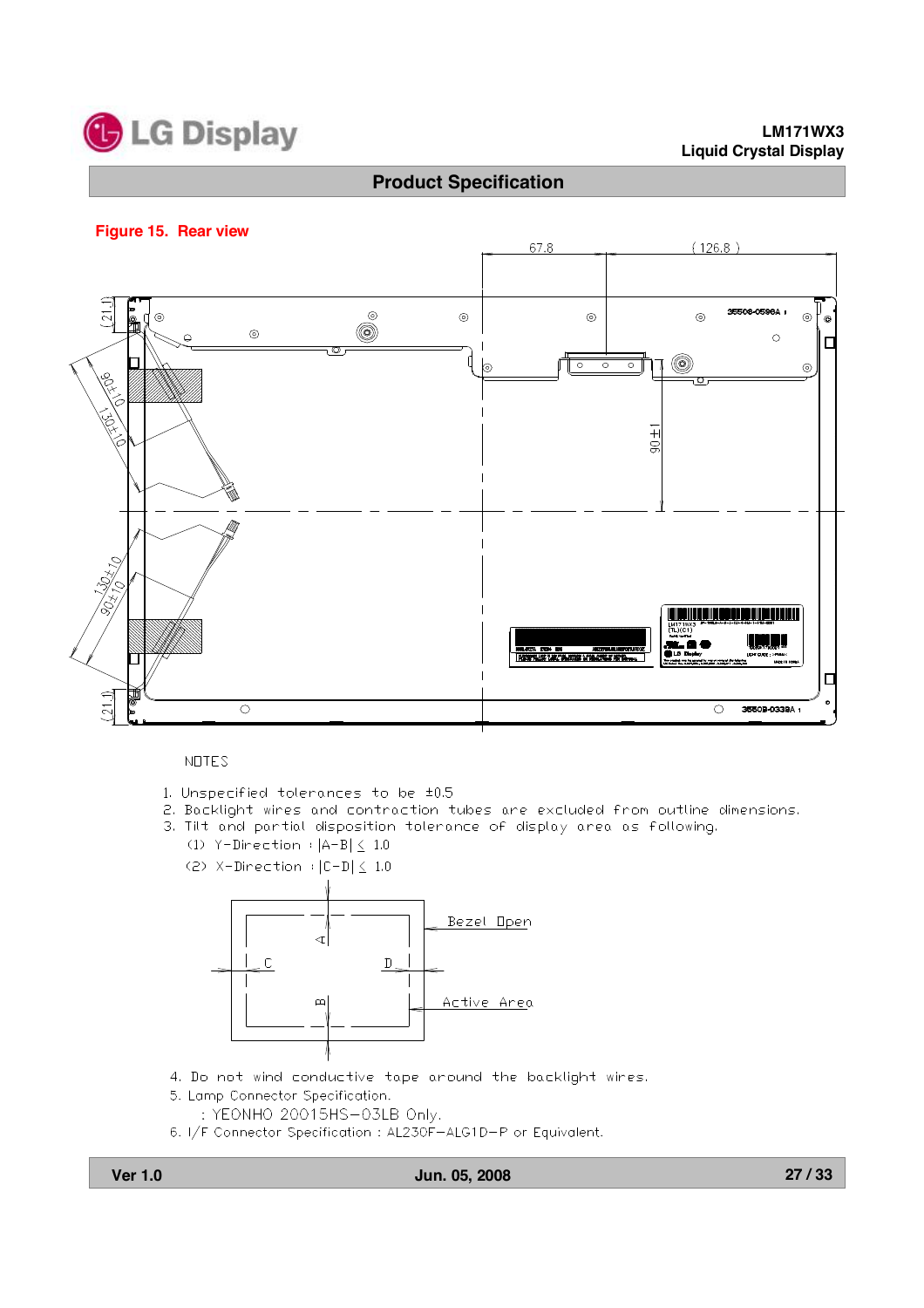

# **6. Reliability**

| No. | <b>Test item</b>                  | <b>Conditions</b>                                                                                                                                  |  |  |  |  |  |  |  |
|-----|-----------------------------------|----------------------------------------------------------------------------------------------------------------------------------------------------|--|--|--|--|--|--|--|
| 1   | High temperature storage test     | Ta= $60^{\circ}$ C 240h                                                                                                                            |  |  |  |  |  |  |  |
| 2   | Low temperature storage test      | Ta= $-20^{\circ}$ C 240h                                                                                                                           |  |  |  |  |  |  |  |
| 3   | High temperature operation test   | Ta= 50°C 50%RH 240h                                                                                                                                |  |  |  |  |  |  |  |
| 4   | Low temperature operation test    | $Ta = 0^{\circ}C$ 240h                                                                                                                             |  |  |  |  |  |  |  |
| 5   | Vibration test<br>(non-operating) | Wave form : random<br>Vibration level: 1.0G RMS<br>Bandwidth<br>:10-300Hz<br>: $X, Y, Z, 30$ min.<br>Duration<br>One time each direction           |  |  |  |  |  |  |  |
| 6   | Shock test<br>(non-operating)     | Shock level<br>:120G<br>Waveform<br>: half sine wave, 2ms<br>$\pm$ $\pm$ $\lambda$ , $\pm$ $\pm$ $\lambda$<br>Direction<br>One time each direction |  |  |  |  |  |  |  |
| 7   | Altitude<br>storage / shipment    | 0 - 40,000 feet(12,192m)                                                                                                                           |  |  |  |  |  |  |  |

#### **Table 12. Environment test condition**

{ Result evaluation criteria }

There should be no change which might affect the practical display function when the display quality test is conducted under normal operating condition.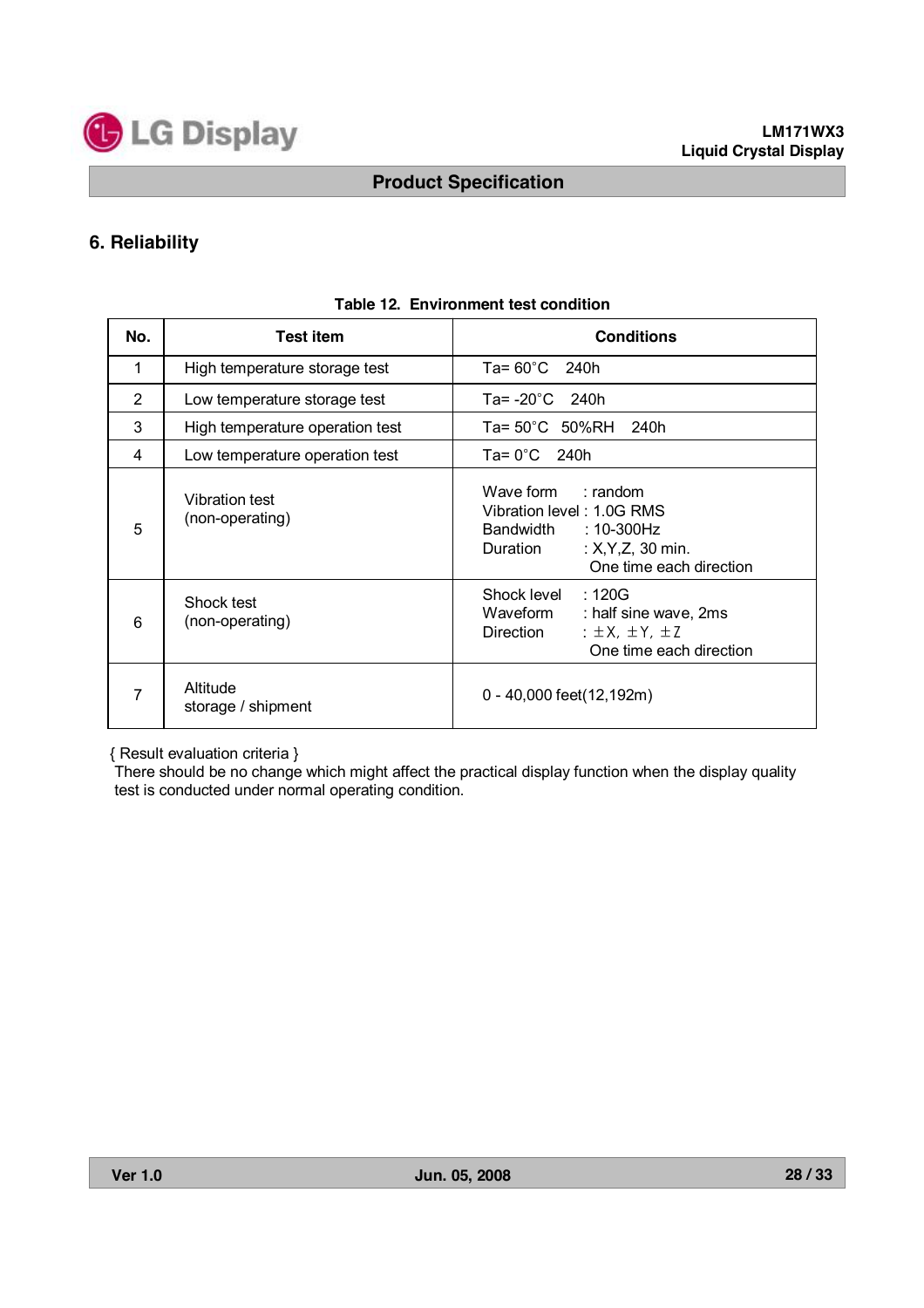

#### **7. International Standards**

#### **7-1. Safety**

a) UL 60950-1:2003, First Edition, Underwriters Laboratories, Inc.,

Standard for Safety of Information Technology Equipment.

- b) CAN/CSA C22.2, No. 60950-1-03 1st Ed. April 1, 2003, Canadian Standards Association, Standard for Safety of Information Technology Equipment.
- c) EN 60950-1:2001, First Edition, European Committee for Electrotechnical Standardization(CENELEC) European Standard for Safety of Information Technology Equipment.
- d) RoHS, Directive 2002/95/EC of the European Parliament and of the council of 27 January 2003

# **7-2. EMC**

a) ANSI C63.4 "Methods of Measurement of Radio-Noise Emissions from Low-Voltage Electrical and Electrical Equipment in the Range of 9kHZ to 40GHz. "American National Standards Institute(ANSI), 1992

b) C.I.S.P.R "Limits and Methods of Measurement of Radio Interface Characteristics of Information Technology Equipment." International Special Committee on Radio Interference.

c) EN 55022 "Limits and Methods of Measurement of Radio Interface Characteristics of Information Technology Equipment." European Committee for Electrotechnical Standardization.(CENELEC), 1998 ( Including A1: 2000 )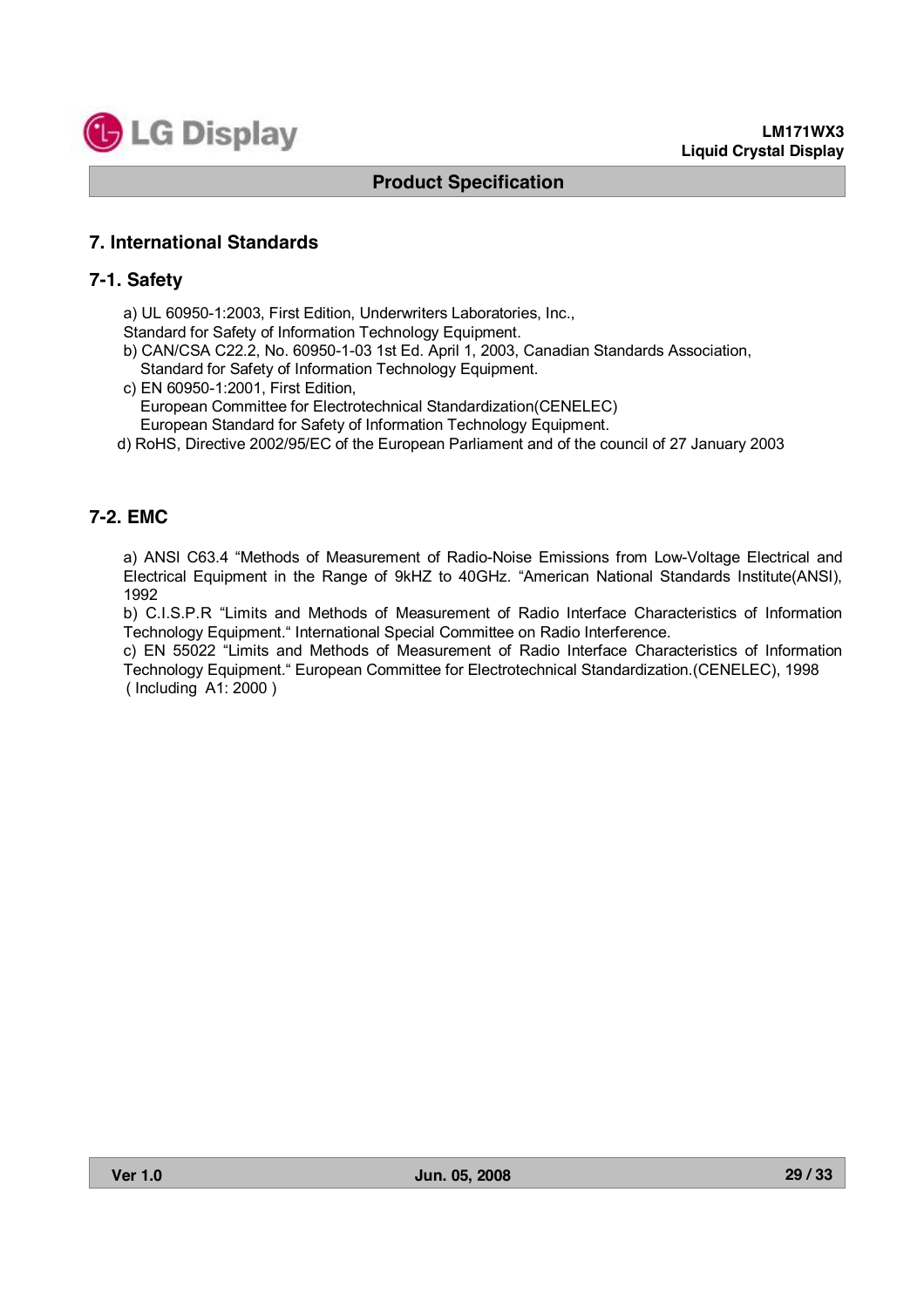

# **8. Packing**

# **8-1. Designation of Lot Mark**

a) Lot Mark



A,B,C : SIZE(INCH) D : YEAR

 $E : MONTH$   $F \sim M : SERIAL NO.$ 

Note

1. YEAR

| Year | 2001 | 2002 | 2003 | 2004 | 2005 | 2006 | 2007 | 2008 | 2009 | 2010 |
|------|------|------|------|------|------|------|------|------|------|------|
| Mark |      |      |      |      |      |      |      |      |      |      |

2. MONTH

| Month | Jan | -<br>=eb | Mar | Apr | Mav | Jun | Jul | Aug | Sep | Oct | <b>Nov</b> | Dec |
|-------|-----|----------|-----|-----|-----|-----|-----|-----|-----|-----|------------|-----|
| Mark  |     | ∸        |     |     | ∽   | -   |     |     |     |     | -<br>◡     | ັ   |

b) Location of Lot Mark

Serial No. is printed on the label. The label is attached to the backside of the LCD module. This is subject to change without prior notice.

#### **8-2. Packing Form**

- a) Package quantity in one box : 12 pcs
- b) Box size : 359mm X 330mm X 458mm.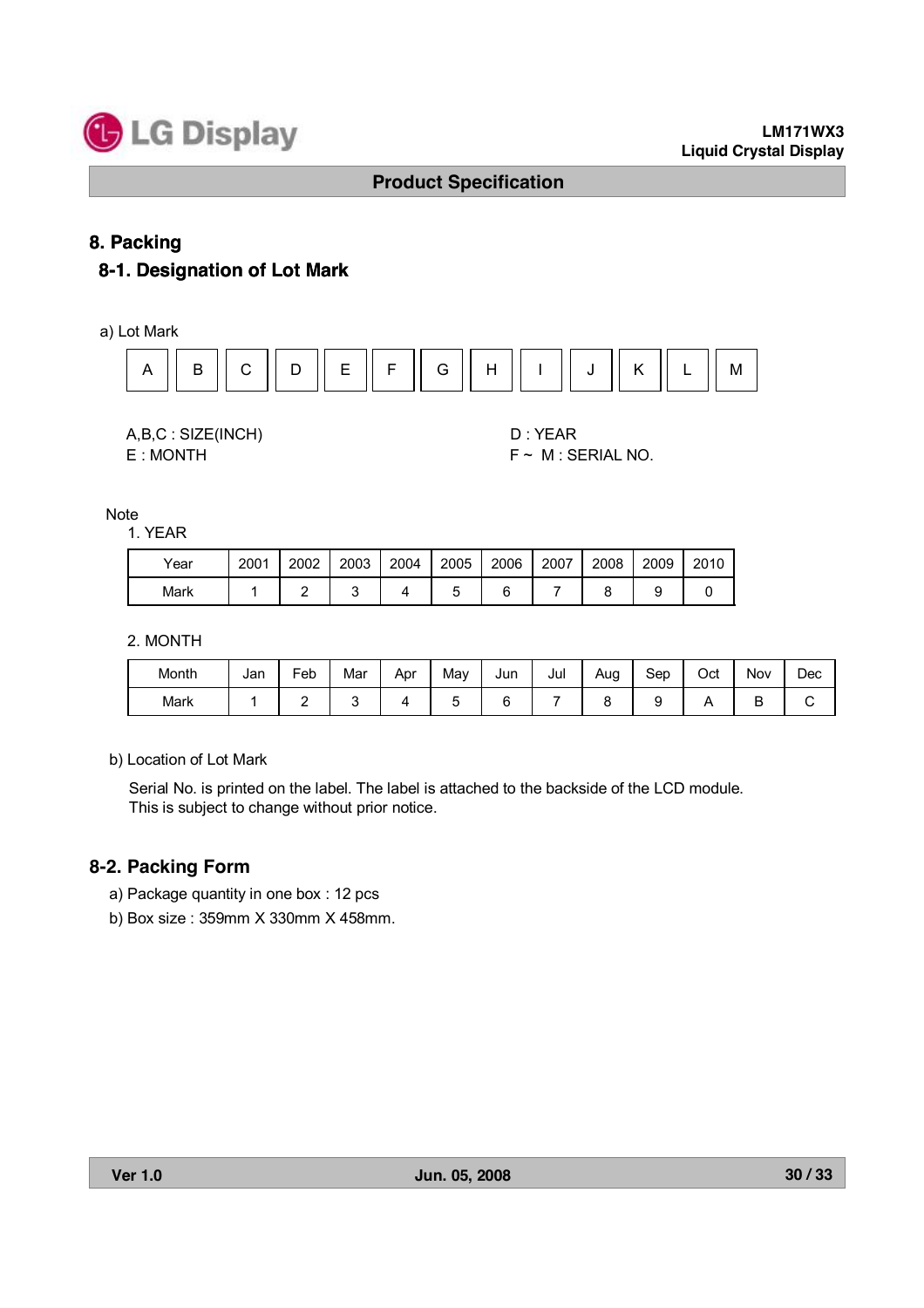

### **9. Precautions**

Please pay attention to the following when you use this TFT LCD module.

# **9-1. Mounting Precautions**

- (1) You must mount a module using holes arranged in four corners or four sides.
- (2) You should consider the mounting structure so that uneven force(ex. twisted stress) is not applied to the module.

And the case on which a module is mounted should have sufficient strength so that external force is not transmitted directly to the module.

- (3) Please attach a transparent protective plate to the surface in order to protect the polarizer. Transparent protective plate should have sufficient strength in order to the resist external force.
- (4) You should adopt radiation structure to satisfy the temperature specification.
- (5) Acetic acid type and chlorine type materials for the cover case are not describe because the former generates corrosive gas of attacking the polarizer at high temperature and the latter causes circuit break by electro-chemical reaction.
- (6) Do not touch, push or rub the exposed polarizers with glass, tweezers or anything harder than HB pencil lead. And please do not rub with dust clothes with chemical treatment. Do not touch the surface of polarizer for bare hand or greasy cloth.(Some cosmetics are determined to the polarizer.)
- (7) When the surface becomes dusty, please wipe gently with absorbent cotton or other soft materials like chamois soaks with petroleum benzene. Normal-hexane is recommended for cleaning the adhesives used to attach front / rear polarizers. Do not use acetone, toluene and alcohol because they cause chemical damage to the polarizer.
- (8) Wipe off saliva or water drops as soon as possible. Their long time contact with polarizer causes deformations and color fading.
- (9) Do not open the case because inside circuits do not have sufficient strength.

#### **9-2. Operating Precautions**

- (1) The spike noise causes the mis-operation of circuits. It should be lower than following voltage :  $V=\pm 200$ mV(Over and under shoot voltage)
- (2) Response time depends on the temperature.(In lower temperature, it becomes longer.)
- (3) Brightness depends on the temperature. (In lower temperature, it becomes lower.) And in lower temperature, response time(required time that brightness is stable after turned on) becomes longer.
- (4) Be careful for condensation at sudden temperature change. Condensation makes damage to polarizer or electrical contacted parts. And after fading condensation, smear or spot will occur.
- (5) When fixed patterns are displayed for a long time, remnant image is likely to occur.
- (6) Module has high frequency circuits. Sufficient suppression to the electromagnetic interference shall be done by system manufacturers. Grounding and shielding methods may be important to minimized the interference.
- (7) Please do not give any mechanical and/or acoustical impact to LCM. Otherwise, LCM can not be operated its full characteristics perfectly.
- (8) A screw which is fastened up the steels should be a machine screw (if not, it causes metal foreign material and deal LCM a fatal blow)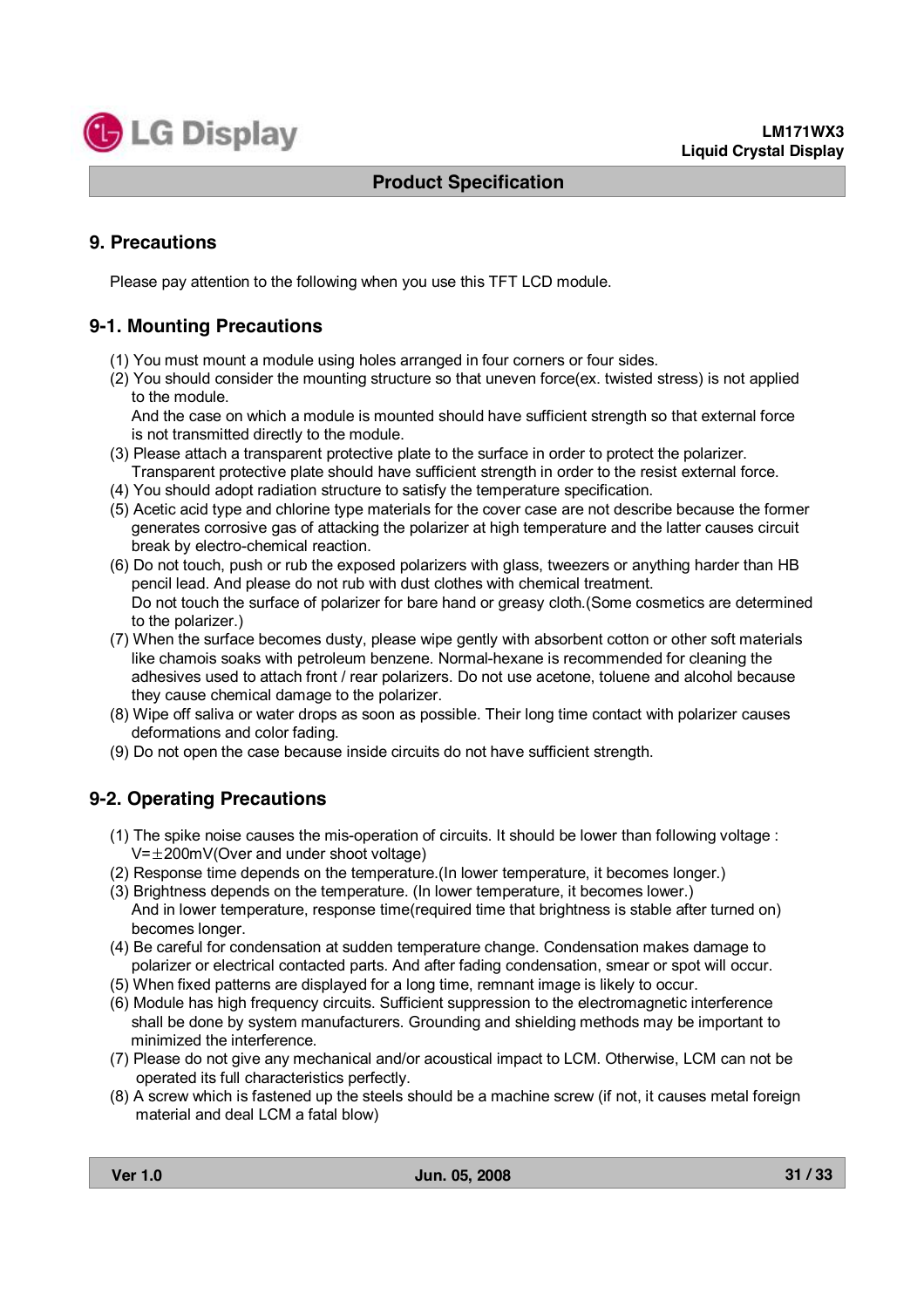

#### **9-3. Electrostatic Discharge Control**

Since a module is composed of electronic circuits, it is not strong to electrostatic discharge. Make certain that treatment persons are connected to ground through wrist band etc. And don't touch interface pin directly.

#### **9-4. Precautions for Strong Light Exposure**

Strong light exposure causes degradation of polarizer and color filter.

#### **9-5. Storage**

When storing modules as spares for a long time, the following precautions are necessary.

- (1) Store them in a dark place. Do not expose the module to sunlight or fluorescent light. Keep the temperature between 5°C and 35°C at normal humidity.
- (2) The polarizer surface should not come in contact with any other object. It is recommended that they be stored in the container in which they were shipped.

# **9-6. Handling Precautions for Protection Film**

- (1) The protection film is attached to the bezel with a small masking tape. When the protection film is peeled off, static electricity is generated between the film and polarizer. This should be peeled off slowly and carefully by people who are electrically grounded and with well ion-blown equipment or in such a condition, etc.
- (2) When the module with protection film attached is stored for a long time, sometimes there remains a very small amount of glue still on the Bezel after the protection film is peeled off.
- (3) You can remove the glue easily. When the glue remains on the Bezel or its vestige is recognized, please wipe them off with absorbent cotton waste or other soft material like chamois soaked with normal-hexane.